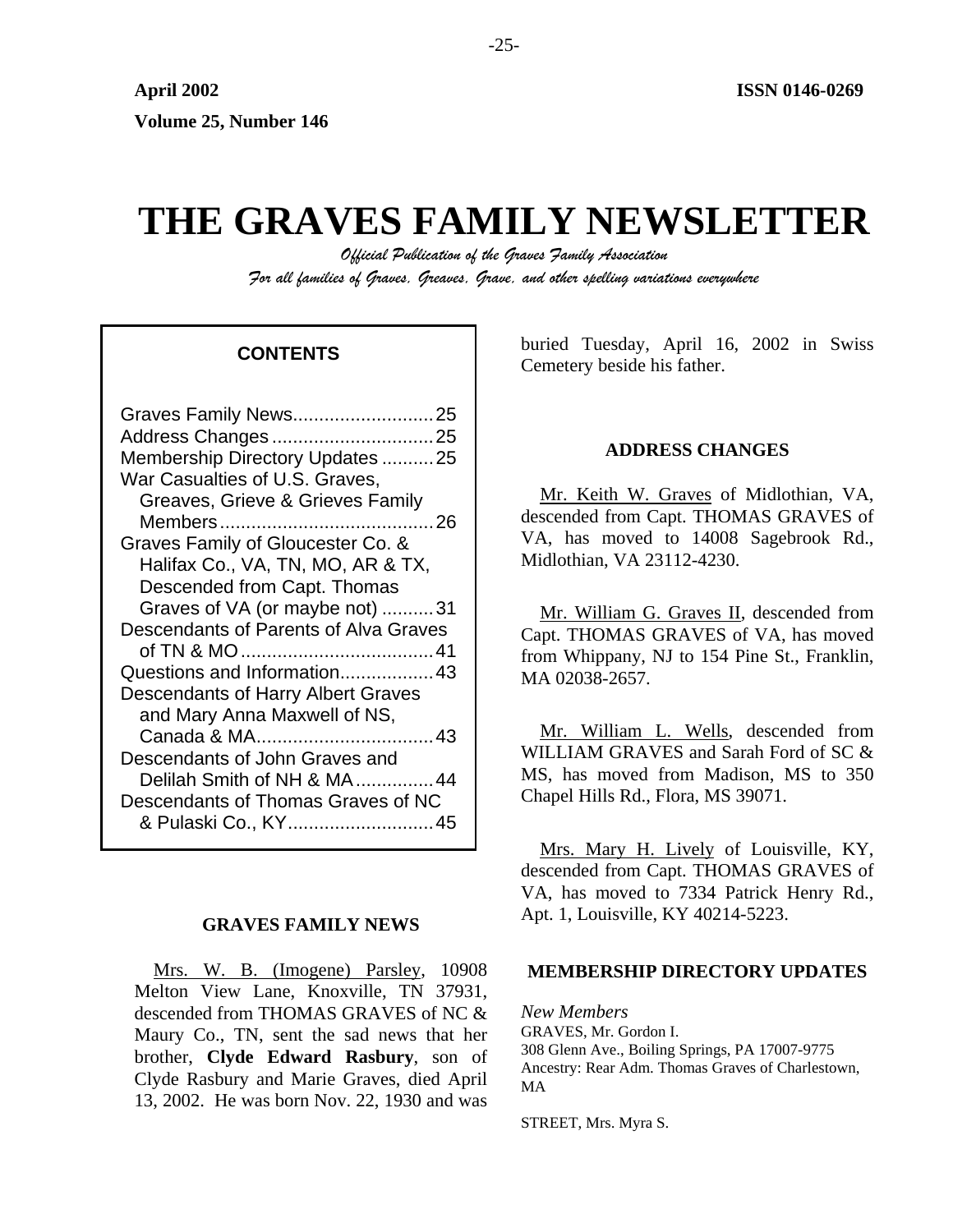4754 Main St., Hokes Bluff, AL 35903-4703 Ancestry: John Douglas Graves and Mary Magdalene Zeigler of GA & AL

**Memberships:** 

**Regular (U.S. & Canada) \$20/year Other countries (air mail) \$30/year Sustaining (U.S. & Canada) \$40/year** 

 **Other countries (air mail) \$50/year Life (U.S./Canada, no age limit) \$600 one time Foreign memberships must be paid by money order in U.S. dollars. All back issues (1976 present) are available, last year at current price and earlier years at half price.** 

**Newsletter only available to individuals as part of Graves Family Association membership. No charge for queries.** 

**Published by:** 

**THE GRAVES FAMILY ASSOCIATION 20 Binney Circle, Wrentham, MA 02093, USA Internet Web Site: http://www.gravesfa.org** 

**Newsletter Editor: Kenneth Vance Graves 20 Binney Circle, Wrentham, MA 02093 (508)384-8084 ken.graves@gravesfa.org** 

**Treasurer: Sarah J. Graves, Wrentham, MA sarah.graves@gravesfa.org Director, Internet Web Site: Kenneth Vance Graves Graves Online List Manager: Marjorie Ferris,** 

**Rialto, CA, MBFerris@aol.com** 

**Research Coordinators** 

**Graves of Cambridgeshire, England: Nedra Dickman Brill, CG, 2410 NE 58th Ave., Portland, OR 97213-4002 brillnd@pacifier.com** 

**Rear Admiral Thomas Graves of Charlestown, MA and his Greaves family of Stepney, London, England: Raymond C. Flesher, 313 West Lehow Ave., #24, Englewood, CO 80110-6744, rcflesher@juno.com** 

**Charles Newton Graves (Descended from Rear Admiral Thomas Graves of Charlestown, MA): Janet Craw, HC 4, Box 23B, Payson, AZ 85541-9531, vjcraw@cybertrails.com Samuel Graves of Lynn, MA: Carol Kenney** 

**Graves, 4121 North Koerner Rd., Peoria, IL 61615, ckenney7@aol.com © Graves Family Association, 2001**

# **WAR CASUALTIES OF U.S. GRAVES, GREAVES, GRIEVE & GRIEVES FAMILY MEMBERS**

A recent issue of the newsletter of the Vance Family Association about Vances listed by the American Battle Monuments Commission has prompted me to include a similar list of Graves, etc. family members on the ABMC rolls.

The American Battle Monuments Commission is a small independent agency of the Executive Branch of the federal government. It is responsible for commemorating the services of the American Armed Forces where they have served since April 6, 1917 (the date of U.S. entry into World War I) through the establishment of suitable memorial shrines; designing, constructing, operating and maintaining permanent American military burial grounds in foreign countries. It is also responsible for controlling the design and construction of U.S. military monuments and markers in foreign countries by other U.S. citizens and organizations, both public and private; and encouraging the maintenance of such monuments and markers by their sponsors.

The Commission administers, operates, and maintains twenty-four permanent American burial grounds on foreign soil. Presently there are 124,913 U.S. War Dead interred at these cemeteries, 30,921 of World War I, 93,242 of World War II and 750 of the Mexican War. Additionally 5,857 American veterans and others are interred in the Mexico City and Corozal American Cemeteries. These cemeteries are: Aisne-Marne, France; Ardennes, Belgium; Brittany, France; Brookwood, England; Cambridge, England; Corozal, Panama; Epinal, France; Flanders Field, Belgium; Florence, Italy; Henri-Chapelle, Belgium; Luxembourg,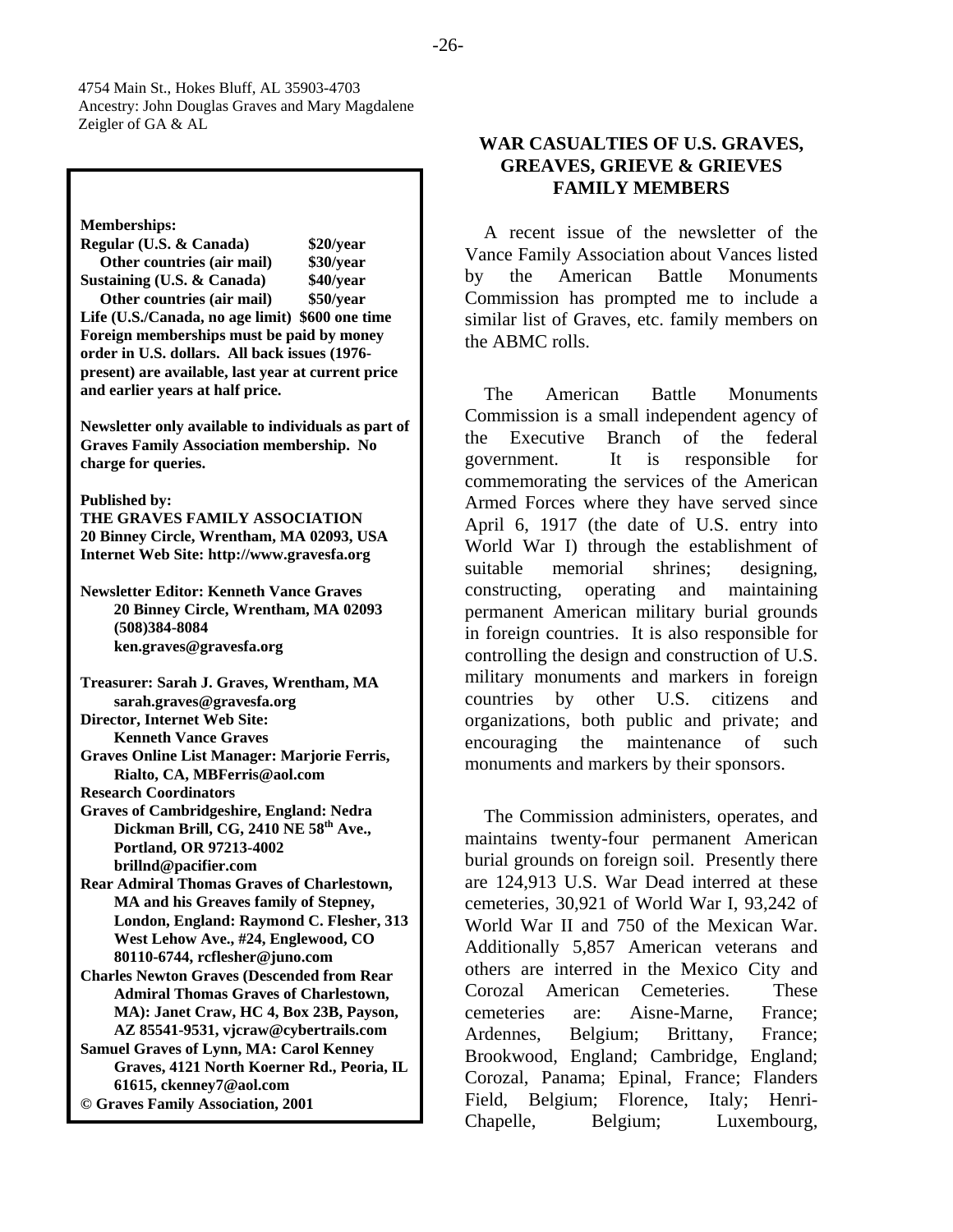Luxembourg; Lorraine, France; Manila, Philippines; Meuse-Argonne, France; Mexico City, Mexico; Netherlands, Netherlands; Normandy, France; North Africa, Tunisia; Oise-Aisne, France; Rhone, France; Sicily-Rome, Italy; Somme, France; St. Mihiel, France; Suresnes, France.

The American Battle Monuments Commission website is <http://www.abmc.gov/> The website contains the following people named Graves and variations of that name who died in service to their country by the war in which they served. This is by no means a complete list of all Americans who served in the U.S. Armed Forces or even all those who died in the wars covered. It only includes those commemorated by the ABMC. In this issue the World War I and Korean War casualties will be listed, and next issue will have those from World War II.

If you can identify any of these people and their ancestry, or provide any additional information about any of them, please let me know. It is planned to put this information on the Graves Family Association website. At some future date, I would also like to include all casualties in the wars, plus perhaps those who fought in the American Revolution and in the Civil War. Your help will be appreciated.

# WORLD WAR I CASUALTIES

#### **Alva N. Graves**

Private First Class, U.S. Army, 2nd Engineer Regiment, 2nd Infantry Division. Entered the Service from Colorado. Died June 14, 1918. Missing in Action or Buried at Sea. Tablets of the Missing at Aisne-Marne American Cemetery, Belleau, France

#### **Benton Graves**

Private, U.S. Army, 142nd Infantry Regiment, 36th Infantry Division. Entered the Service from Texas. Died October 8, 1918. Buried Plot D Row 09 Grave 40, Meuse-Argonne

American Cemetery, Romagne, France. Awards: French Croix de Guerre.

# **Charles J. Graves**

Field Musician, Third Class, U.S. Navy, USS Ticonderoga. Entered the Service from Massachusetts. Died September 30, 1918. Missing in Action or Buried at Sea. Tablets of the Missing at Suresnes American Cemetery, Suresnes, France.

#### **Claude P. Graves**

Private First Class, U.S. Army, 16th Infantry Regiment, 1st Infantry Division. Entered the Service from New Mexico. Died July 24, 1918. Missing in Action or Buried at Sea. Tablets of the Missing at Aisne-Marne American Cemetery, Belleau, France.

#### **Clifford T. Graves**

Private, U.S. Army, 309th Infantry Regiment, 78th Infantry Division. Entered the Service from New Jersey. Died October 26, 1918. Buried Plot F Row 39 Grave 14, Meuse-Argonne American Cemetery, Romagne, France

# **Fred B. Graves**

Private, U.S. Army, 88th Base Hospital. Entered the Service from Oklahoma. Died October 3, 1918. Buried Plot A Row 23 Grave 09 Oise-Aisne American Cemetery, Fere-en-Tardenois, France.

#### **Henry H. Graves**

Yeoman, Second Class, U.S. Navy, USS Ticonderoga. Entered the Service from Mississippi. Died September 30, 1918. Missing in Action or Buried at Sea. Tablets of the Missing at Suresnes American Cemetery, Suresnes, France.

#### **Irving L. Graves**

Private First Class, U.S. Army, 9th Field Signal Battalion, 5th Infantry Division. Entered the Service from Minnesota. Died November 12, 1918. Buried at Plot A Row 07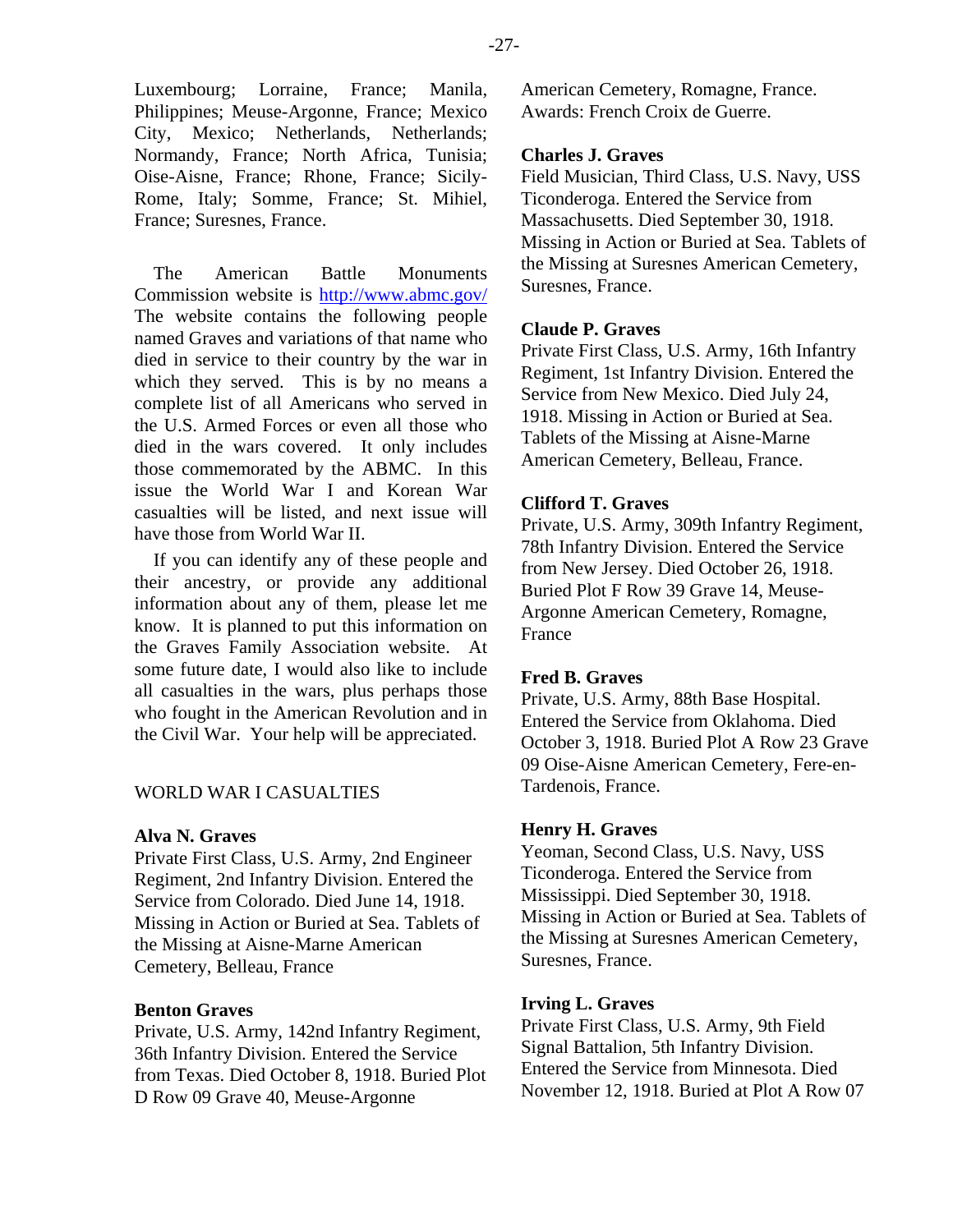Grave 16, Meuse-Argonne American Cemetery, Romagne, France.

# **Lenson C. Graves**

Sergeant, U.S. Army, 118th Infantry Regiment, 30th Infantry Division. Entered the Service from South Carolina. Died October 8, 1918. Buried at Plot A Row 14 Grave 05, Somme American Cemetery, Bony, France

# **Lloyd M. Graves**

Private, U.S. Army, 323rd Infantry Regiment, 81st Infantry Division. Entered the Service from Indiana. Died November 9, 1918. Buried Plot D Row 26 Grave 14, St. Mihiel American Cemetery, Thiaucourt, France

# **Paul Graves**

Corporal, U.S. Army, 359th Infantry Regiment, 90th Infantry Division. Entered the Service from Texas. Died November 9, 1918. Buried Plot C Row 18 Grave 19, St. Mihiel American Cemetery, Thiaucourt, France.

# **Theodore E. Graves**

Private, U.S. Army, 137th Infantry Regiment, 35th Infantry Division, Entered the Service from Nebraska ,Died September 27, 1918. Buried Plot G Row 36 Grave 08, Meuse-Argonne American Cemetery, Romagne, France.

# **Thomas J. Graves**

Private, U.S. Army, 142nd Infantry Regiment, 36th Infantry Division. Entered the Service from Oklahoma. Died October 8, 1918. Buried Plot D Row 34 Grave 26, Meuse-Argonne American Cemetery, Romagne, France.

# **Warren V. Graves**

Private, U.S. Army, 111th Infantry Regiment, 28th Infantry Division. Entered the Service from Pennsylvania. Died August 11, 1918. Buried Plot B Row 07 Grave 35, Aisne-Marne American Cemetery, Belleau, France.

# **Willie B. Graves**

Private, U.S. Army, 426th Motorized Supply Trains. Entered the Service from Tennessee. Died October 10, 1918. Missing in Action or Buried at Sea, Tablets of the Missing at Suresnes American Cemetery, Suresnes, France.

# **John G. Greaves**

Private First Class, U.S. Army, 7th Field Artillery Regiment, 1st Infantry Division. Entered the Service from New Jersey. Died October 28, 1918. Buried Plot G Row 15 Grave 11, Meuse-Argonne American Cemetery, Romagne, France.

# **Percy Greaves**

Private, U.S. Army, 166th Infantry Regiment, 42nd Infantry Division. Entered the Service from Pennsylvania. Died October 29, 1918. Buried Plot B Row 29 Grave 15, Meuse-Argonne American Cemetery, Romagne, France.

# **Perley F. Greaves**

Private, U.S. Army, 103rd Infantry Regiment, 26th Infantry Division. Entered the Service from Vermont. Died July 20, 1918. Buried Plot A Row 10 Grave 64, Aisne-Marne American Cemetery, Belleau, France.

# **William E. Grieve**

Corporal, U.S. Marine Corps, 6th USMC Regiment, 2nd Infantry Division. Entered the Service from Illinois. Died September 15, 1918. Missing in Action or Buried at Sea, Tablets of the Missing at St. Mihiel American Cemetery, Thiaucourt, France.

KOREAN WAR CASUALTIES

**Ben Henry Graves**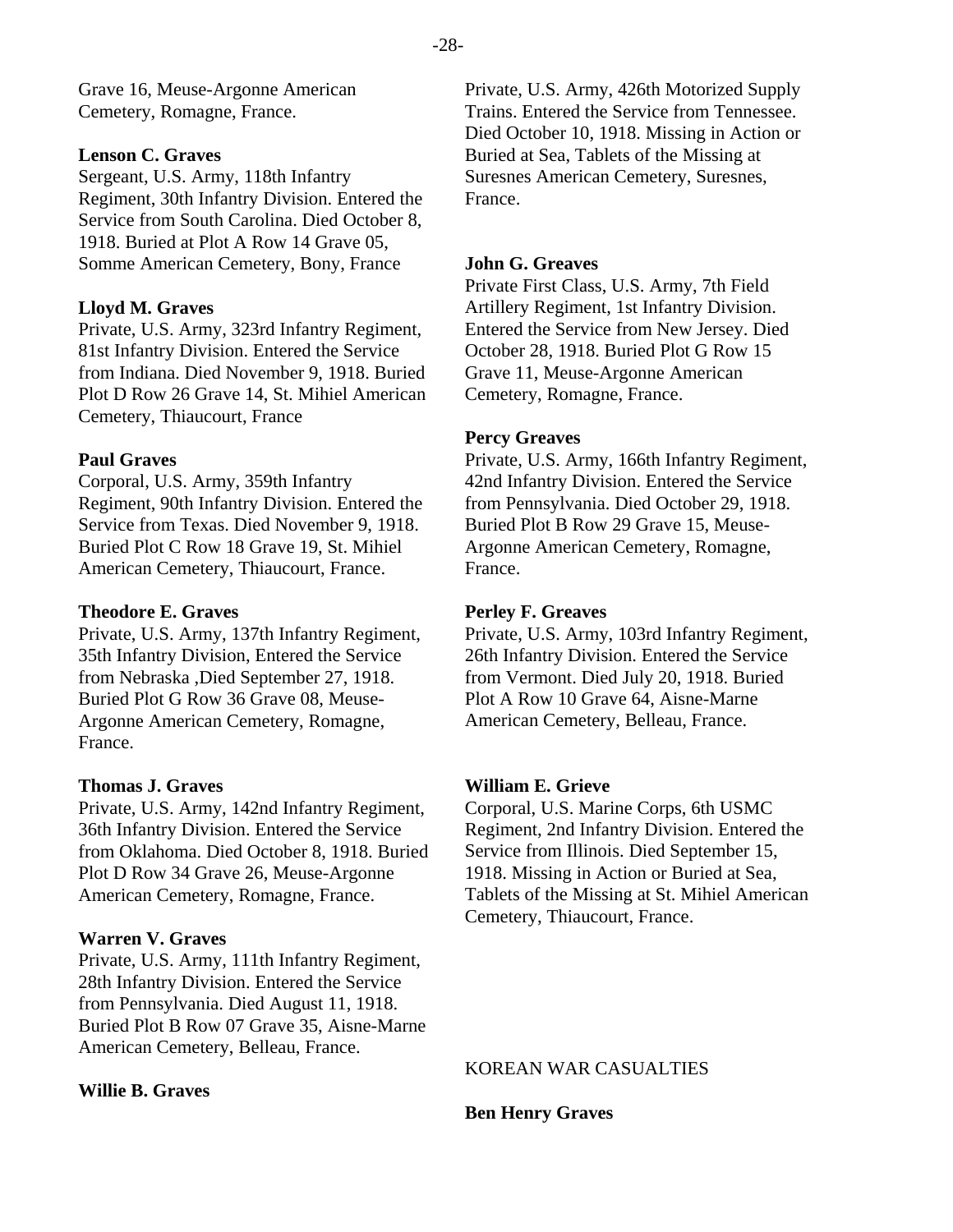Comanche, Oklahoma, Born 1932, Sergeant, U.S. Army. Died while Prisoner of War. Died February 28, 1951 in Korea. Sergeant Graves was a member of Headquarters and Headquarters Company, 31st Infantry Regiment, 7th Infantry Division. He was taken Prisoner of War while fighting the enemy in North Korea on November 28, 1950 and died while a prisoner on February 28, 1951. Sergeant Graves was awarded the Korean Service Medal and the United Nations Service Medal.

#### **Clarence L. Graves**

Birthplace unknown, Born Unknown, Staff Sergeant, U.S. Air Force. Non-hostile Air Crash, Died September 1, 1950 in United States. Staff Sergeant Graves was a passenger on a C-119C troop transport based at Stewart Air Force Base, Smyrna, Tennessee. On September 1, 1950, the aircraft was flying from Stewart AFB to Castle Air Force Base, California when it experienced engine trouble and crashed near Parsons, Tennessee, killing four crew members and three passengers. Staff Sergeant Graves was awarded the National Defense Service Medal.

#### **Frederick H. Graves, Jr.**

Norfolk, Massachusetts, Born 1924, Corporal, U.S. Army. Killed in Action, Died August 13, 1950 in Korea. Corporal Graves was a member of Company D, 7th Cavalry Regiment, 1st Cavalry Division. He was killed in Action while fighting the enemy in South Korea on August 13, 1950. Corporal Graves was awarded the Purple Heart posthumously.

#### **Frederick W. Graves**

Beaufort, South Carolina, Born 1927, Corporal, U.S. Army. Killed in Action, Died August 31, 1951 in Korea. Corporal Graves was a member of the 9th Infantry Regiment, 2nd Infantry Division. He was Killed in Action while fighting the enemy in North Korea on August 31, 1951. Corporal Graves was awarded the Purple Heart posthumously.

# **Jack N. Graves**

San Francisco, California, Born 1933, Private, U.S. Army. Killed in Action, Died January 22, 1951 in Korea. Private Graves was a member of the 17th Infantry Regiment, 7th Infantry Division. He was Killed in Action while fighting the enemy in South Korea on January 22, 1951. Private Graves was awarded the Purple Heart posthumously.

### **Lee A. Graves**

Shawnee, Kansas, Born 1909, Chief Warrant Officer, U.S. Army. Killed in Action, Died September 29, 1951 in Korea. Chief Warrant Officer Graves was a member of the 15th Infantry Regiment, 3rd Infantry Division. He was Killed in Action while fighting the enemy in North Korea on September 29, 1951. Chief Warrant Officer Graves was awarded the Purple Heart posthumously.

#### **Marion Graves**

Jasper, South Carolina, Born 1931, Private First Class, U.S. Army. Killed in Action, Died September 29, 1952 in Korea. Private First Class Graves was a member of the 180th Infantry Regiment, 45th Infantry Division. He was Killed in Action while fighting the enemy in North Korea on September 29, 1952. Private First Class Graves was awarded the Purple Heart posthumously.

#### **Nelson L. Graves**

Philadelphia, Pennsylvania, Born 1928, Private First Class, U.S. Army. Killed in Action, Died September 19, 1951 in Korea. Private First Class Graves was a member of the 23rd Infantry Regiment, 2nd Infantry Division. He was Killed in Action while fighting the enemy in North Korea on September 19, 1951. Private First Class Graves was awarded the Purple Heart posthumously.

#### **Paul A. Graves**

Jackson, Oklahoma, Born 1933, Private, U.S. Army. Killed in Action, Died November 5, 1951 in Korea. Private Graves was a member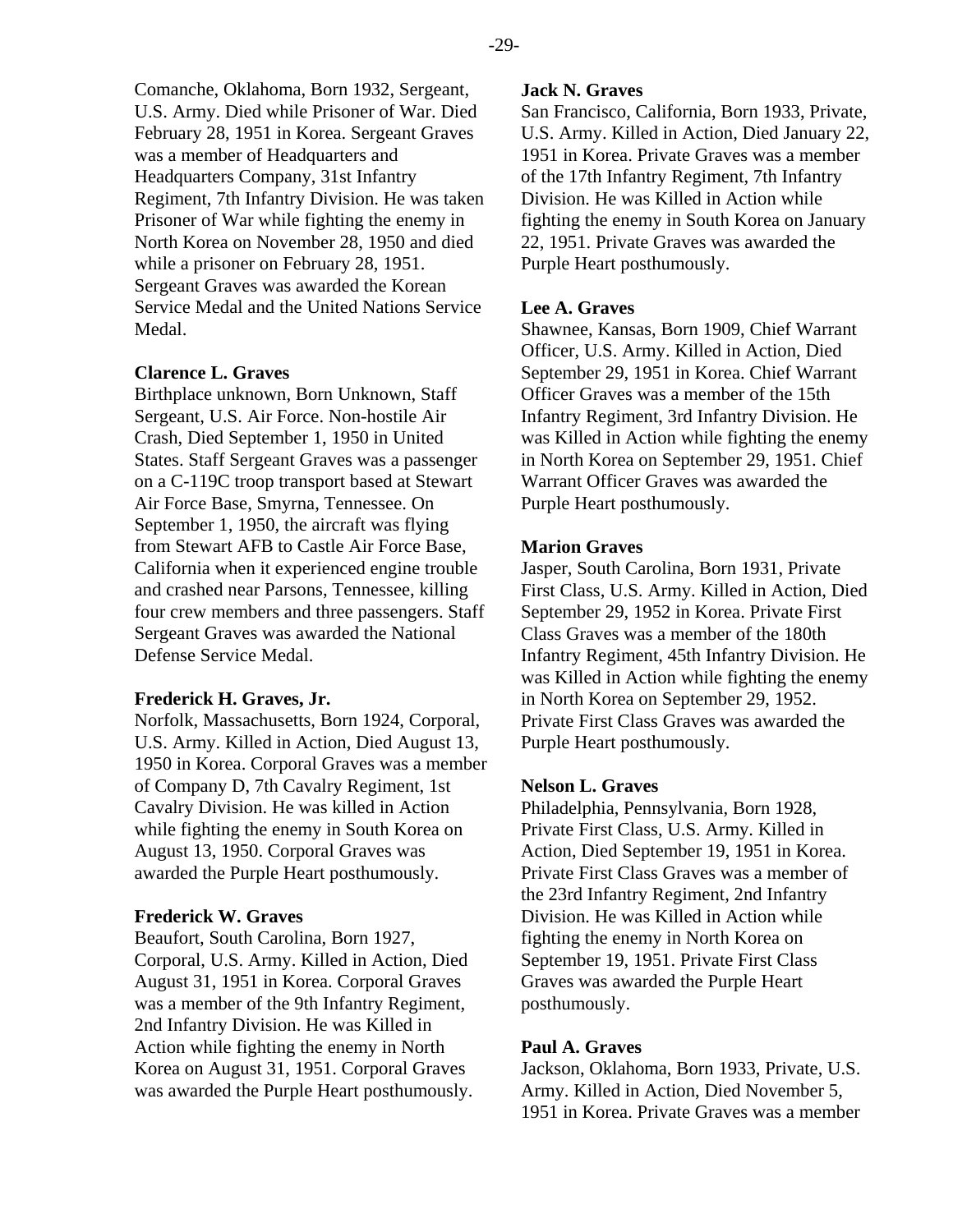of Company B, 7th Cavalry Regiment, 1st Cavalry Division. He was Killed in Action while fighting the enemy in North Korea on November 5, 1951. Private Graves was awarded the Purple Heart posthumously.

#### **Paul E. Graves**

Warrick, Indiana, Born 1929, Private First Class, U.S. Army. Killed in Action, Died September 20, 1950 in Korea. Private First Class Graves was a member of Company F, 7th Cavalry Regiment, 1st Cavalry Division. He was Killed in Action while fighting the enemy in South Korea on September 20, 1950. Private First Class Graves was awarded the Purple Heart posthumously.

#### **Riley W. Graves**

Bell, Texas, born 1929, Private First Class, U.S. Army. Killed in Action. Died December 1, 1950 in Korea. Private First Class Graves was a member of Headquarters and Headquarters Company, 31st Infantry Regiment, 7th Infantry Division. He was Killed in Action while fighting the enemy in North Korea on December 1, 1950. Private First Class Graves was awarded the Purple Heart, the Korean Service Medal and the United Nations Service Medal.

#### **Robert Edwin Graves**

Muscogee, Georgia, born 1922, Sergeant, U.S. Army. Died while Prisoner of War. Died February 26, 1951 in Korea. Sergeant Graves was a member of Headquarters Company, 5th Cavalry Regiment, 1st Cavalry Division. He was taken Prisoner of War while fighting the enemy in North Korea on November 28, 1950 and died while a prisoner on February 26, 1951. Sergeant Graves was awarded the Korean Service Medal and the United Nations Service Medal.

#### **Wilbur J. Graves**

San Francisco, California, born 1929, Second Lieutenant, U.S. Army. Killed in Action. Died June 26, 1953 in Korea. Second Lieutenant Graves was a member of the 72nd Tank

Battalion, 2nd Infantry Division. He was Killed in Action while fighting the enemy in North Korea on June 26, 1953. Second Lieutenant Graves was awarded the Purple Heart posthumously.

#### **William E. Graves**

Gloucester, New Jersey, born 1919, Captain, U.S. Army. Died of Wounds. Died November 30, 1950 in Korea. Captain Graves was a member of the 35th Infantry Regiment, 25th Infantry Division. He was seriously wounded by the enemy in South Korea on November 27, 1950 and died of those wounds on November 30, 1950. Captain Graves was awarded the Purple Heart posthumously.

#### **Winston Graves**

Walthall, Mississippi, born 1926, Sergeant, U.S. Army. Died while Prisoner of War. Died March 24, 1951 in Korea. Initially, Sergeant Graves was a member of the 29th Infantry Regimental Combat Team. He was seriously wounded by the enemy in South Korea on September 10, 1950 and returned to duty on September 22, 1950. He was transferred to the 35th Infantry regiment, 25th infantry Division. He was taken Prisoner of War while fighting the enemy in North Korea on November 28, 1950 and died while a prisoner on March 24, 1951.

#### **Robert Greaves, Jr.**

West Alexander, Pennsylvania, born January 11, 1933, Private First Class, U.S. Marine Corps. Non-hostile Death. Died July 30, 1952 in Korea. Private First Class Greaves was a member of Company A, 1st Battalion, 5th Marines, 1st Marine Division. He died in Korea from other causes on July 30, 1952.

#### **John Dale Grieve**

Kings, New York, born 1917, Second Lieutenant, U.S. Army. Died while Prisoner of War. Died March 31, 1951 in Korea. Second Lieutenant Grieve was a member of the 38th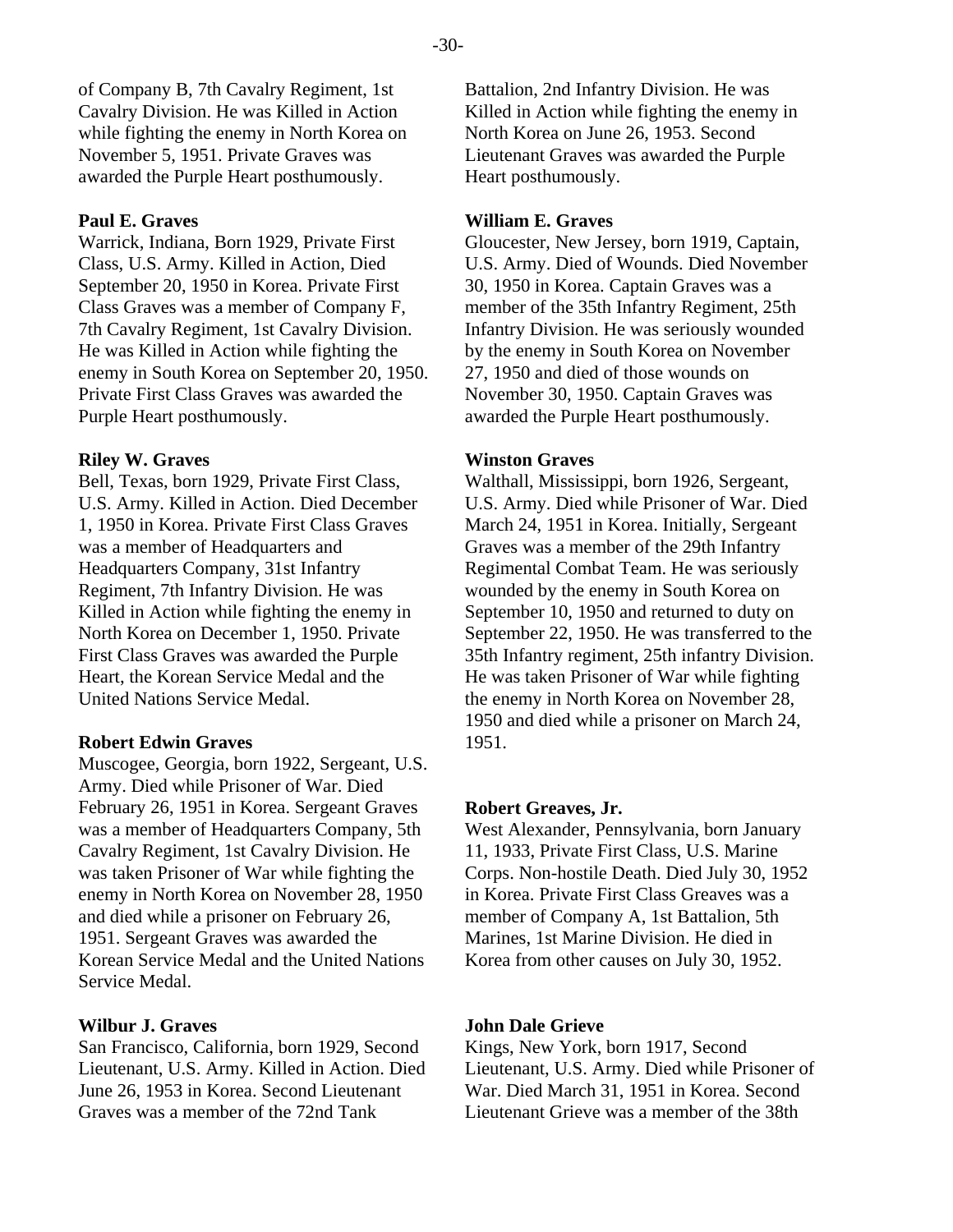Infantry Regiment, 2nd Infantry Division. He was taken Prisoner of War while fighting the enemy in South Korea on November 28, 1950 and died while a prisoner on March 31, 1951.

# **GRAVES FAMILY OF GLOUCESTER CO. & HALIFAX CO., VA, TN, MO, AR & TX, DESCENDED FROM CAPT. THOMAS GRAVES OF VA**

This part of the family is believed to descend from Capt. THOMAS GRAVES of VA via Thomas<sup>1</sup>, Thomas<sup>2</sup>, William<sup>3</sup>,

Edmund<sup>4</sup>, John<sup>5</sup>. Very little is known about the descendants of Thomas<sup>2</sup> Graves. The descendants of John<sup>5</sup> Graves is the most complete line, and even it is missing much information. Generations 3 through 8 are given below. All additional information and any corrections will be much appreciated.

The chart below should help to understand this part of the family, both proven and hypothesized. It is now apparent from the DNA results discussed below that some of these relationships are not correct.





The test results from one DNA sample for a descendant of Thomas<sup>2</sup> Graves, for the line of John<sup>5</sup> Graves, have now been received (for a descendant of Esom Graves). Surprisingly, the test results do not match those for other descendants of Capt. Thomas Graves.

However, the test results are an exact match to Beverly Graves of Caroline Co., VA (gen. 217) and Archibald Pratt Graves and Martha Jane Caulder of SC (gen. 851).

There are several possible explanations for this situation. *Adventurers of Purse and Person*, 3rd edition, page 327, states that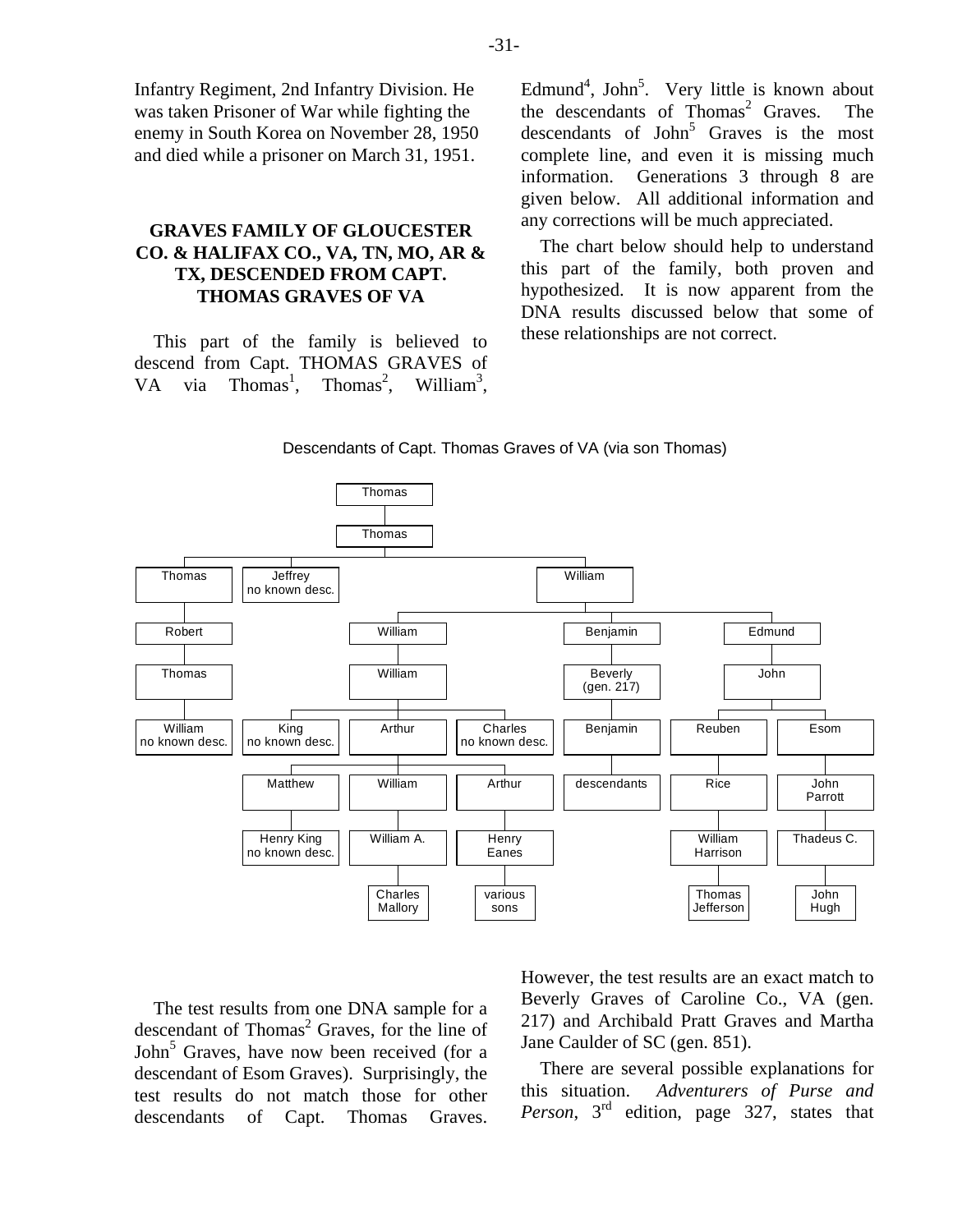Thomas<sup>2</sup> had sons Thomas, Jeffrey and perhaps William. Although all 3 sons lived in Abingdon Parish, Gloucester Co., perhaps William<sup>3</sup> was not a son of Thomas<sup>2</sup>. This same source on page 332 lists living sons of William3 as William and John (see also discussion in generation 3 below, regarding the gap in baptismal records). Perhaps Edmund and Benjamin weren't his sons. This latter possibility could be explored by using DNA testing on descendants of William<sup>4</sup>. If they matched genealogy 169 (Capt. Thomas Graves) and not genealogy 217 (Beverly Graves) that would support Edmund and Benjamin not being sons of William<sup>3</sup>.

Another way DNA testing could help would be to find and test male descendants of Thomas<sup>3</sup> or Jeffrey<sup>3</sup>, or to test male descendants of William<sup>4</sup>, who are known to exist.

#### GENERATION 3

William Graves (15) married Mary ------. They lived in Abingdon Parish, Gloucester Co., Va. The baptisms of all the following children were recorded in the records of St. Peter's Church, Abingdon Parish. The gap in the baptismal dates of the following children is suspicious, but perhaps the family was not of the parish from 1689 to 1700. (R-14, R-515)

Children - Graves

- 52. John Graves, bapt. 26 Dec. 1686, d. early.
- +53. William Graves, bapt. 29 April 1688, m. Martha (or Elizabeth?) ------, d. by Oct. 1756.
	- 54. John Graves, bapt. 5 June 1689, m. Elizabeth ------.
	- 55. Benjamin Graves, bapt. 28 April 1700.
	- 56. Rebecca Graves, bapt. 27 Sept. 1702.
	- 57. Robert Graves, bapt. 4 Feb. 1704.
	- 58. Susanna Graves, bapt. 6 April 1707.
- +59. Edmund Graves, bapt. 4 Jan. 1709, married.

#### GENERATION 4

William Graves (53) was baptized 29 April 1688 in St. Peter's Church, Abingdon Parish, Gloucester Co., Va. He married Martha ------. (His wife's name is given as Elizabeth in a Chesterfield Co., Va. deed.) They settled in Chesterfield Co., Va. His will, probated Oct. 1756, names his son William and Henry Marshall as executors, and mentions his grandsons Pliny and Arthur. (R-515)

## Children - Graves

+132. William Graves, b. 4 July 1725, m. Sarah Cox, d. 24 Jan. 1776.

Edmund Graves (59) was baptized 4 Jan. 1709. An Edmund Graves appeared in Caroline Co., Va. records in the 1730's as a carpenter. In 1752 a John Graves appeared there and was involved in several lawsuits over the next several years. Although there is no documentation, descendants feel this is the line of Reuben, Esom, etc., of Halifax Co., Va. (R-14)

Children - Graves

+133. John Graves, b.c. 1735, married.

#### GENERATION 5

John Graves (133) was born about 1735. He moved to Halifax Co., Va. in 1771. Two of his sons, Easom (or Esom) and Reuben, moved to Jackson Co., Tenn. about 1800.

The family of Alva Graves (genealogy 140) was apparently connected with this family. Alva was probably a grandson of John Graves, probably a son of William Graves (#321), but possibly of Winfield Graves (#322). (R-41, R-43)

#### Children - Graves

- +317. Reuben Graves, b. 23 May 1760, m. Elizabeth Yarbrough, 28 Nov. 1786.
- +318. Esom Graves, b.c. 1764, m. Judith Parrott, 11 Jan. 1787, d. 1843.
	- 319. Polly Graves, m. Akin Roberts, 1794.
	- 320. Frances Graves, m. Jon Shepard.
	- 321. William Graves, m. Rebeckah East, 27 March 1781.
	- 322. Winfield Graves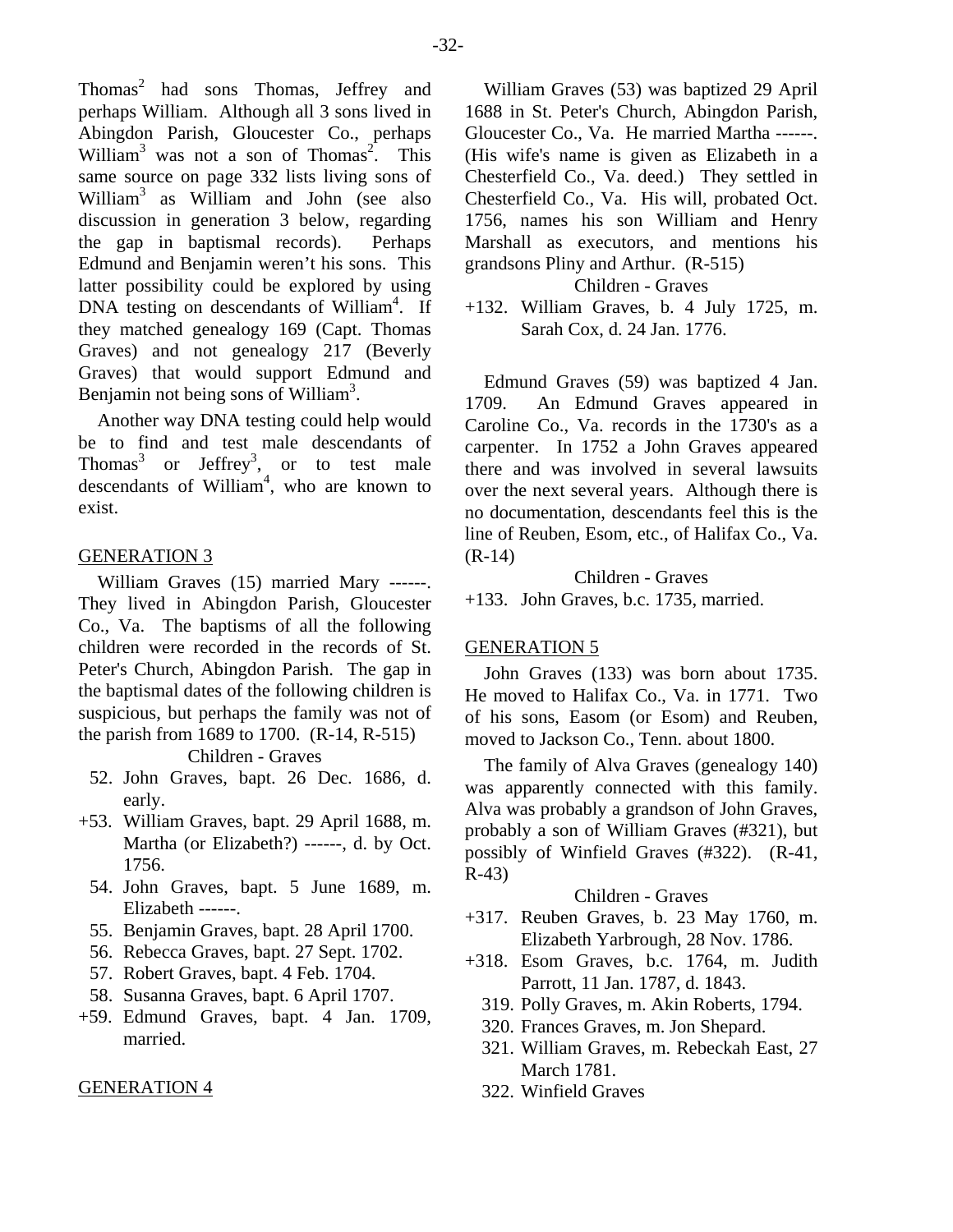Reuben Graves (317) was born 23 May 1760 in Spotsylvania Co., VA. He married Elizabeth Yarbrough on 28 Nov. 1786. He may have secondly married Rhoda ------.

From *Genealogical Abstracts of Revolutionary War Pension Files*, vol. II:FM: "Graves, Reuben, S-3408, Virginia Line, sol lived in Halifax County, Virginia enl, sol was born 23 May 1760 in Spotsylvania County, Virginia, in 1805 he moved to Wartrace Creek in Jackson County, Tennessee and he applied there 2 October 1832 aged 72. Rhoda former widow W3542, MA line, See Silas Ball." (R-213)

#### Children - Graves

- +830. Rice Graves, b.c. 1790-92, m. Candice ------.
	- 831. Harrison Graves
	- 832. Marshall Graves
	- 833. Nancy Graves, m. ------ Moreland.
	- 834. Lucy Graves, m. ------ Sweezy.
	- 835. Patsey Graves, never married.
	- 836. Edna Graves, m. George Teele. They had at least one daughter, Elvira Elizabeth Teele, who married Wade Hampton Graves (#2260), her second cousin.

Esom (or Easom) Graves (318) was born about 1764, probably in Halifax Co., Va., and died in 1843 in Tenn. He married Judith Parrott, daughter of John Parrott and Ruth ------, on 11 Jan. 1787 in Halifax Co., Va. She was born about 1776.

Their marriage was recorded in the Daily Marriage Book of Halifax Co., Va. The will of John Parrott, father of Judith, dated Feb. 18, 1777, Book 1, page 181, lists children of John and Ruth Parrott. A deed in Halifax Co., Va. shows that John Parrott owned 240 acres on Lawson Creek in that county. Records of Oct. Court, 1795, show John Graves sold 47-3/4 acres to Reaves adjoining land of "Esham" Graves. The clerk misspelled many other words in the deed, in addition to Esom's name.

Esom and Judith moved to Tenn. about 1800. Court records of Dec. 15, 1800 for Smith Co., Tenn. show his election as grand juror. Deeds of 1800 and 1808, Smith Co., Tenn., show him owning land on the north side of Cumberland on the water of Wartrace Creek.

A Smith Co., Tenn. deed shows Reuben Graves owning land adjoining that of Esom Graves. A petition for Overton Co., Tenn., established 1806, lists Esom Graves, Beman Graves, Reuben Graves, Charles Graves, and John Graves. Esom Graves was listed in the 1820 and 1830 censuses for Smith Co., Tenn.  $(R-41, R-43)$ 

#### Children - Graves

- +837. Beman Graves, b. 13 Jan. 1788, m. Susannah Pate, 25 Aug. 1814, d. 12 July 1865.
- 838. Jeremiah Graves, b. 1790.
- +839. John Parrott Graves, b. 1792, m. Sarah Huse Barton, c. 1827, d.c. 1858.
	- 840. Parasidia (or Parasida) Graves, b. 1794, m. Booker Pate.
- 841. Henry Michelberry Graves, b. 1796.
- +842. Elizabeth Graves, m. John Burke, d. 1834.
	- 843. daughter, m. Joel Holliday.
- +844. James Logan Graves, b. 8 Feb. 1803, m. Sarah Howard Holloman, 1828, d. 14 March 1874.

#### GENERATION 7

Rice Graves (830) was born about 1790-92 in VA. He married Candice ------. She was born in NC. It is not known when Rice married Candice, but he is listed as head of household in the 1820 Jackson Co., TN census. He is in the Wilson Co., TN censuses for 1830, 1840, 1850 and 1860.

Rice and his family moved to Hot Spring Co., Territory of Arkansas, about 1833-35. (This doesn't seem likely if he was still in the TN census in 1860.)

The will of Rice Graves was written 26 Feb. 1873, and recorded 24 April 1876 in the Wilson Co., TN court. As Candice was not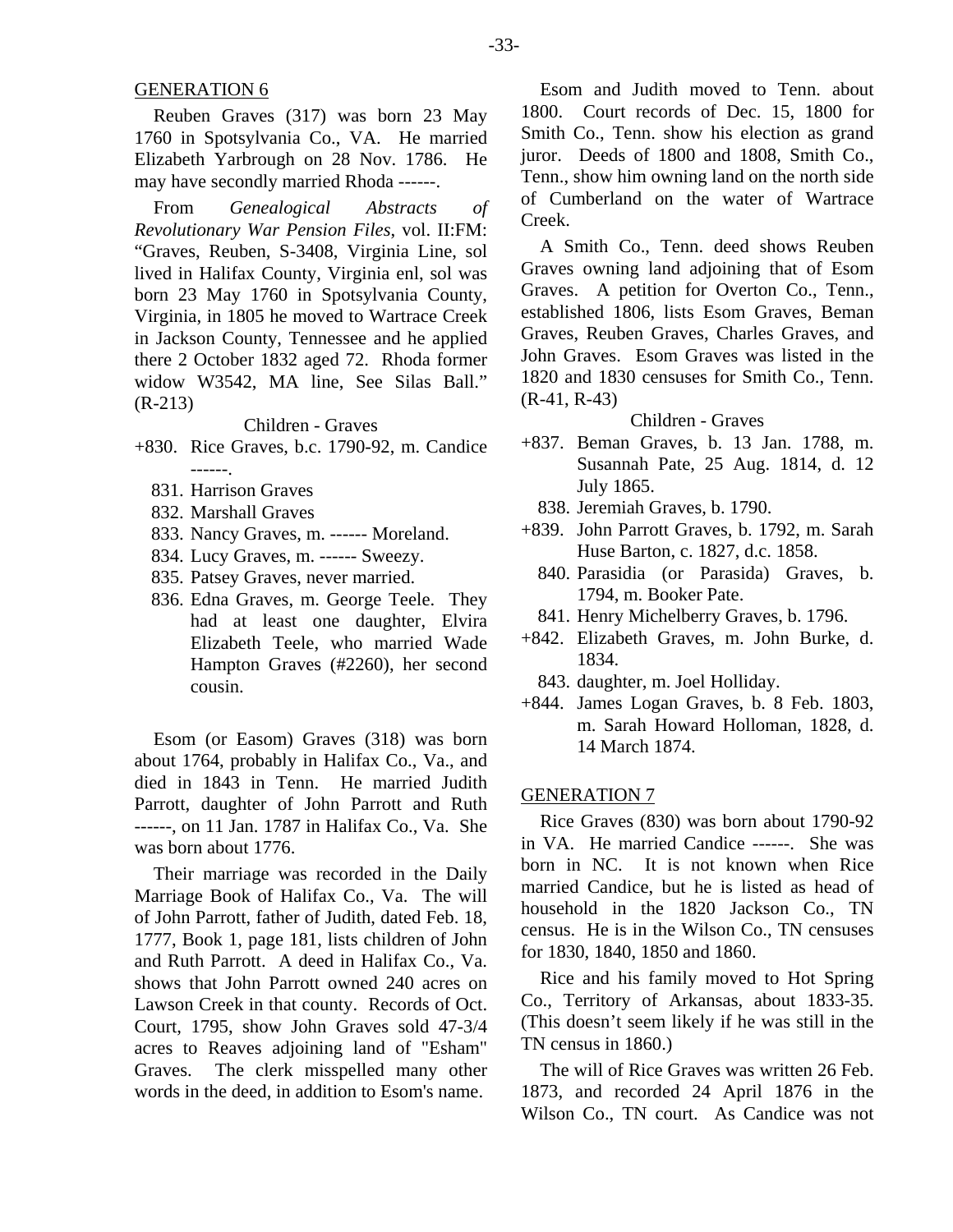mentioned, it is assumed she died before then. He did not mention son Thomas, who was in the 1850 Wilson Co., TN census as age 18. He was the right age to be in the Civil War, and it is assumed he had died, perhaps in the war, before the will was written. The reason his daughter Lucy was mentioned is because she left 2 children who were to receive her share of the estate. The sale of his inventory was recorded 22 Aug. 1876. The children listed below, probably in birth order, are from Rice's will. (R-213)

Children - Graves

- +2244. William Harrison Graves, b. 18 Jan. 1819, m. Amelia Cunningham, 24 May 1845, d. 17 July 1874.
	- 2245. Edna A. Graves, b.c. 1825; no marriage record found; in father's household at age 36.
	- 2246. Lucy E. Graves, m. Thomas Dean, 25 Aug. 1854, d. before April 1876.
- +2247. Matilda Graves, b.c. 1827, m(1) James H. Chandler, 28 April 1853, m(2) William H. Chandler, 29 Dec. 1855.
	- 2248. Thomas Graves, b.c. 1832, d. before 26 Feb. 1873.
- 2249. Reubin Alexander Graves, b.c. 1838, never married. Was executor of his father's will.
- +2250. Martha E. Graves, b.c 1840, m. Robert Page, 5 Sept. 1865.
- +2251. Sarah Elizabeth Graves, b.c. 1846, m. William B. Taylor, 14 Sept. 1871.

Beman (or Beaman) Graves (837) was born 13 Jan. 1788 in Halifax Co., Va., and died 12 July 1865 at Little Salt Lick Creek, Smith Co., Tenn. He married Susannah Pate, daughter of Stephen Pate and Susannah Martin, on 25 Aug. 1814. She was born May 1792, and died 26 Sept. 1891 at Little Salt Lick Creek.

The will of Beman Graves was filed Sept. 4, 1865 in Smith Co., Tenn. Other records include a deed in 1871, Smith Co., Tenn.; land survey, 1825-1898, Smith Co., Tenn.; inventory of estate, 1871, Smith Co., Tenn. The 1870 U.S. census of Smith Co., Tenn.

listed "Snooky" Graves, age 80; Susannah Graves in later years was called "Snooky".

The 1850 census for Smith Co., TN, listed in dwelling 607 Beaman Graves, 61, farmer, born VA, Susannah Graves, 57, born VA, and children Wade H., 18, Henry M., 15, and Ireph (?) Ann, 5, all born in TN. Next door in dwelling 608 was son Jeremiah Graves, 27, born TN, and his family. Nearby, in dwelling 595, was probable daughter Mariah Frances Wheeler, 28, wife of Rowland Wheeler, 34, and their two children, Elvira S. Wheeler, 5, and Charlotte S. Wheeler, 2 months.

The 1830 census for Smith Co., TN, page 90, dwelling 1608, listed Beaman Graves: 2 males under 5, 2 males 5-10, 1 male 40-50 (Beaman), 1 female under 5, 1 female 5-10, 1 female 10-15, and 1 female 20-30 (wife with wrong age). The 1840 census for Smith Co., TN, page 236, listed Bemon Graves: 2 males 5-10, 1 male 15-20, 1 male 50-60, 1 female 10-15, 1 female 15-20, and 1 female 40-50. It appears that there is one more daughter in the following list than shown by the census results, possibly indicating that Mariah was not a daughter. Another possibility is that Armennilla died young and was not listed in the censuses.

The 1830 census records also indicate that there was a son born 1825-1830 who was not previously included in the list of children. That son was not in the household of Beaman Graves in 1840, but there was a William L. Graves of the correct age in Smith Co., TN in 1840. He was listed on page 252 of the census with 1 male under 5, 1 male 15-20 (him), 1 female under 5, and 1 female 15-20 (his wife). He could not be found in the 1850 census, and it is suggested that he may have died. The 5 year old female in the household of Beaman Graves in 1850 may be William's daughter. (R-43)

#### Children - Graves

- +2252. Cassandra Pate Graves, b.c. 1821, m. James R. Ray.
- +2253. Mariah Frances Graves, b.c. 1822, m. Rowland Wheeler.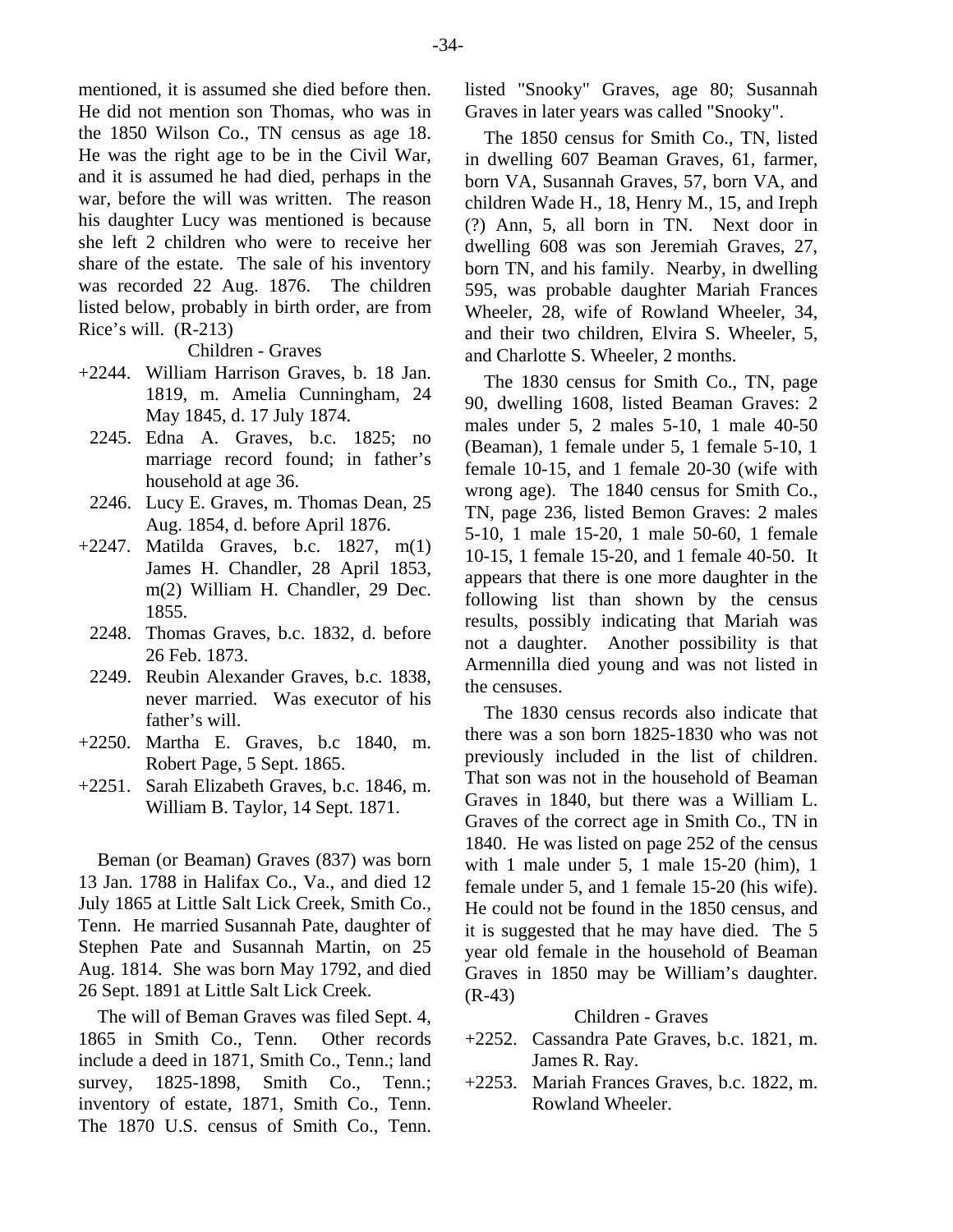- +2254. Jeremiah Graves, b.c. 1823, m. Nancy  $J.$  ------.
- +2255. Octavos Graves, b. 3 April 1823, m. Elvira Thaxton, 6 June 1855, d. 4 July 1861.
	- 2256. Armennilla Graves
	- 2257. William L. Graves, b.c. 1825, m. ------, possibly d. by 1850. 1 son, b. 1835-40, 1 dau., b. 1835-40, and possibly 1 dau., b.c. 1845.
	- 2258. John Gassaway Graves, d.c. age 18 (Smith Co., Tenn.).
	- 2259. Sarah ("Sally") Graves, b. 15 June 1828 (or 1824), m. Lafayette Draper, d. 1903.
- +2260. Wade Hampton Graves, b. 10 Nov. 1832, m. Elvira Teal (or Teele), d. 28 Aug. 1901.
	- 2261. Henry Michelberry Graves, b.c. 1835, m. Virginia Pate, d. 1865. She was dau. of Jubal Early Pate and Martha ("Patsy") Holliday.

John Parrott Graves (839) was born 1792, probably in Halifax Co., VA, and died about 1858 in White Co., TN, just north of Sparta. He married Sarah Huse Barton about 1827. She was born about 1806 in MA, and died in 1859 in Hilham, Overton Co., TN (close to the Cumberland River, about 15 miles south of the KY border). Her parents were Rev. Titus Theodore Barton (b. 17 Feb. 1766 in Granby, MA, d. 1827 in IL) and Ruth Huse (b. 1769 in Granby, MA, d. 1853 in Jacksonville, IL).

The family was listed in the 1850 census for White Co., TN, 12 district, page 79, dwelling 1056: John P. Graves, 51, Sarah H., 44, Richard, 20, Thadeus Co., 19, Ann Eliza, 17, Bertha, 15, Sarah, 12, Clementine, 10. All the children were born in TN. It is not known why two children were named Clementine. Living next door in dwelling 1057 was William P. Lee, Clementine, and their 3 oldest children. (R-41, R-43)

Children - Graves

+2262. Clementine Graves, b.c. 1827, m. William Parrott Lee.

- +2263. Richard McConnell Graves, b. 4 Dec. 1829, m. Elizabeth H. Walker, 30 Oct. 1850, d. 14 Jan. 1908.
- +2264. Thadeus C. Graves, b.c. 1832, m. Nancy Elizabeth Chilcutt, c. 1849, d. after 1889.
- +2265. Adliza Graves, b. 1833, m. Samuel Snodgrass, 1853.
- +2266. Ruth Barton Graves, b. 19 Aug. 1835, m. George Fletcher Jackson, 17 Aug. 1854, d. 25 July 1901.
	- 2267. Sarah Graves, b.c. 1838.
	- 2268. Clementine Graves, b.c. 1840.

Elizabeth Graves (842) was born in Va., and died in 1834 in Jackson Co., Tenn. She married John Burke, son of William Burke. He was born about 1784 in Albemarle Co., Va., and died 6 June 1842 in Gainesboro, Jackson Co., Tenn. He secondly married Jane Bucham on 23 Sept. 1835.

It has also been stated that Lucy Graves married William C. Burke (or Burks), and that they were the parents of Esom Logan Burke. However, the relationship of Elizabeth Graves and John Burke as the parents was researched by Kathy Austin of Aurora, Colo. Her information is from claim of widow for service pension, War of 1812; Smith Co., Tenn., newspaper of 19 Aug. 1842, where Jane asked for server of heirs; census records; and Caroline Burke who was a daughter of Franklin Parrott Burke and knew some of the people personally.

The children listed below may not be in the proper age order. They were probably all born in Jackson Co., Tenn. (R-136)

Children - Burke

- 2269. Henry F. Burke
- 2270. James F. Burke
- 2271. Mary ("Polly") Burke, b. 12 Jan. 1813 (Flynn's Lick, Jackson Co., Tenn.), m. William Green Darwin, 21 Feb. 1833.
- 2272. Elizabeth Burke, m. Tom Simpson.
- 2273. Elvira Leonidas Burke
- 2274. John Graves Burke, b. 13 Nov. 1818, m. Lucy Moore.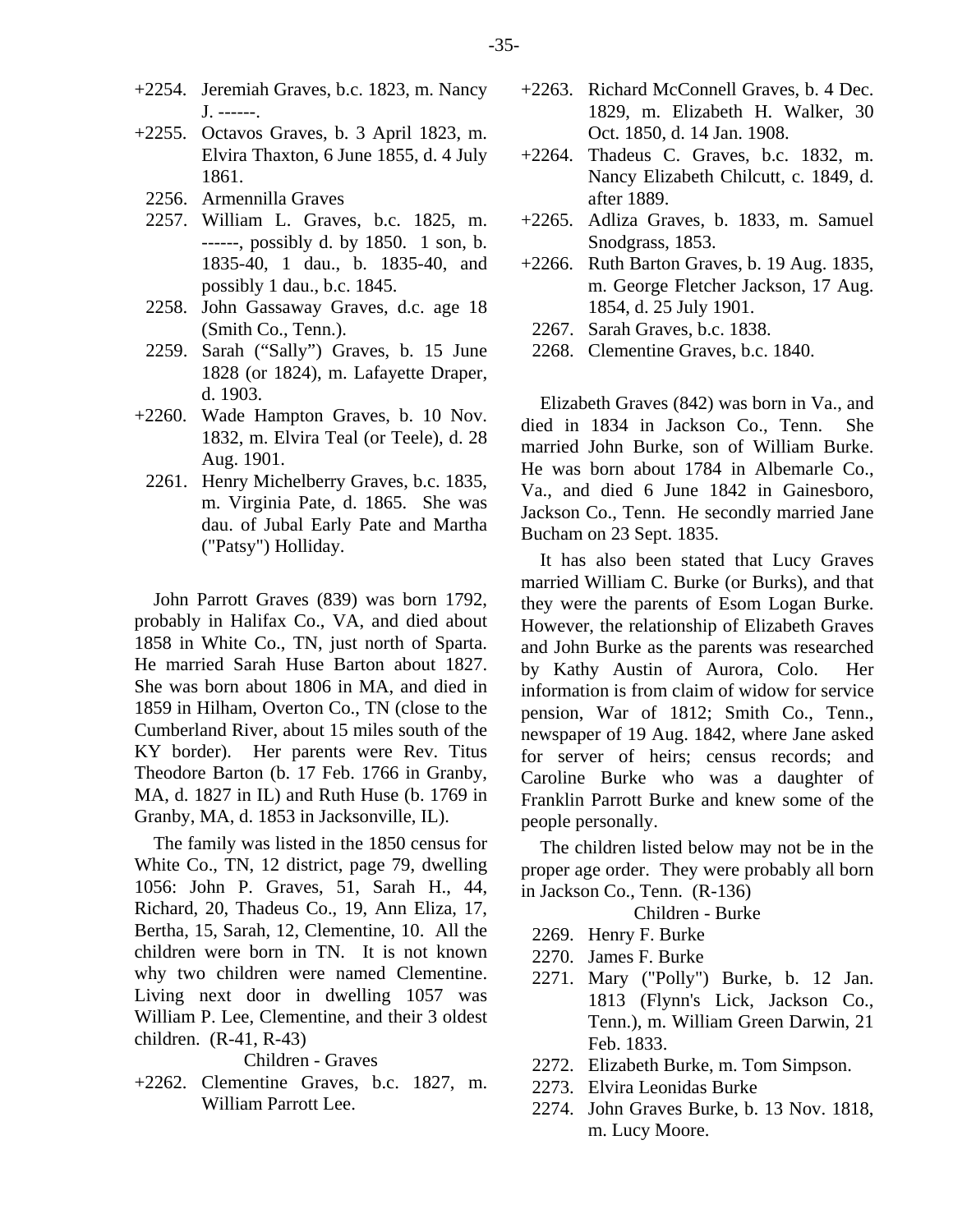- 2275. William Carrol Burke, b.c. 1819, m. Hannah ------.
- 2276. America Ornealo Burke
- 2277. Milly Jane Burke
- +2278. Esom Logan Burke, b. 3 May 1822, m. Harriett Munday, 23 March 1859, d. 18 April 1877.
- 2279. Parizida Burke, b.c. 1824, m. William Washington Moore.
- +2280. Francis Marion Burke, b. 26 Sept. 1825, m(1) Sarah H. Shephard, 3 Jan. 1850, m(2) Ella Moran, 5 March 1879, d. 1 Dec. 1912.
- 2281. Franklin Parrott Burke, b. 21 Sept. 1828, m. Catherine Keener, 2 Oct. 1851, d. 17 Feb. 1923.
- 2282. Nancy Burke, b. 1830.

James Logan Graves (844) was born 8 Feb. 1803 (or 1804) in VA, and died 14 March 1874 in Weston, Platte Co., MO. He married Sarah Howard Holloman (or Holliman) in 1828 in Highland, Jackson Co., TN. She was born in 1804 in Wilson Co., TN, and died 29 Aug. 1884 in Weston, Platte Co., MO. She was supposedly of Dutch ancestry.

James and Sarah were in the 1870 census for Platte Co., MO, page 495, dwelling 1393. He was listed as age 64, farmer, and she was listed as age 62, both born in TN. In the 1880 census for Marshall, Platte Co., TN, Sarah was in the household of her son Christopher, and her age was given as 76. (R-286)

Children - Graves

- +2283. Leonidas M. Graves, b.c. 1830, m(1) Martha B. Powell, m(2) Maggie M. ------, d. 30 Dec. 1894.
- +2284. Ira Ellis Graves, b. 10 Oct. 1831, m. Cynthia Ann Lovelady, 18 Feb. 1860, d. 30 April 1915.
- +2285. William Gwinn Graves, b. 27 Sept. 1833, m(1) Phoebe Kincaid, 12 Aug. 1855, m(2) Ella M. ------, d. 22 March 1914.
- +2286. Serena C. Graves, b. 17 June 1838, m. Joel M. Owens.
- +2287. Christopher Columbus Graves, b.c. 1841, m. Nancy Siler.
- 2288. LaFayette Graves, m. Elosa Clark.
- 2289. Newton G. Graves, b.c. 1845, m. Louise Wells. Newton was in the 1870 census for Platte Co., MO, dwelling 1493, listed as age 25, farmer, no family living with him.
- 2290. Sarah H. Graves

#### GENERATION 8

William Harrison Graves (2244), called Harrison, was born 18 Jan. 1819 in Jackson Co., TN, and died 17 July 1874 in the Prattsville-Sheridan area of Grant Co., AR. He married Amelia (or Permelia, called "Millie" of "Milly") Cunningham, daughter of Samuel and Margaret Cunningham, on 24 May 1845 in Saline Co., AR. She was born 9 Nov. 1829 in Jackson Co., TN, and died 24 June 1900. They and all their children were buried in the Graves Cem., Grant Co., AR. Census records and the Graves Cem. inscriptions show that they had 5 known children. All their children were born in AR.

The Graves family was listed in Sulphur Springs Twp., Montgomery Co., AR in the 1850 census, and in South Fork Twp., Montgomery Co., AR in the 1860 census. Land records show Wm. H. Graves entered land May 1, 1856 in the NW SE part of Section 15 T2S R24W 40 acres. Samuel Cunningham had entered land 11-1-1848 SE NE S15 T2S R24W 40 ac. & also 10-10-1856 SW SW S14 T2S R24W. The McKinney Cemetery, where Samuel and his daughter Cynthia Cunningham and her family is buried, is on the homestead, NE ¼ of S15, on the north bank of Lake Ouachita. William H. and Amelia sold 240 acres, all in S15 T2S R15W, to David Mayberry for \$4000 on 26 Dec. 1863.

The Graves family moved to Grant Co. between the 1860 and 1870 census (Grant Co. was formed from Jefferson, Saline and Hot Springs counties in 1869). The 1870 census shows them living in Davis Twp. Amelia was living with her son Thomas and his family in the 1880 census for Merry Greene Twp., Grant Co., AR. Amelia indicated in the 1880 census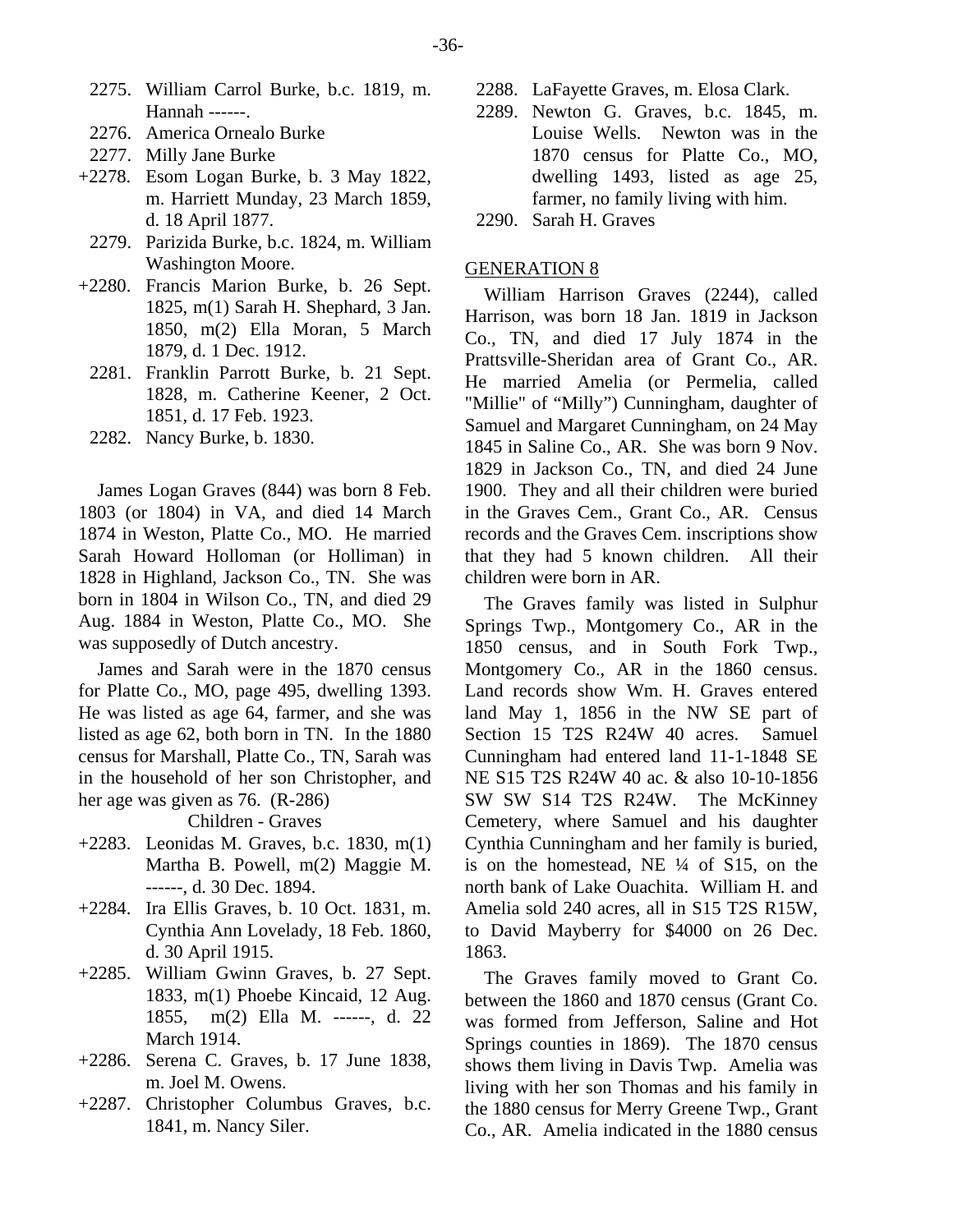that her father was born in VA and her mother in SC. Land entry records show William H. Graves, homestead original, NW NW S36 T4S R14W, 40 ac., recorded 4-14-1906; the Grant Co. deed records show that Thomas Graves claimed this land as sole heir of William H. Graves.

Amelia Graves, 48, of Merry Greene Twp., secondly married Asa Baucurn (?), 74, of Franklin Twp., Grant Co., AR, on 10 Dec. 1882. (Much of the information on this family was gathered by Harold Dean Davis or Benton, AR, as part of a family history book, *The Samuel & Margaret Cunningham Family*, and was sent by R-213.) (R-213, R-214)

Children - Graves

- 4375. Samuel R. Graves, b. 15 Aug. 1847, d. 22 Feb. 1875.
- +4376. Thomas Jefferson Graves, b. 15 Sept. 1849, m. Martha Mellissia McDonald, d. 15 April 1920.
	- 4377. Marshall A. Graves, b. 25 June 1851, d. 3 Aug. 1876.
	- 4378. Candice (or Candis) S. Graves, b. 1 Sept. 1855, d. 18 March 1877.
	- 4379. U. L. Graves, b. 31 Jan. 1861, d. 10 July 1868.

Matilda Graves (2247) was born about 1827. She first married James H. Chandler on 28 April 1853. She married second William H. Chandler on 29 Dec. 1855. He was born about 1802 in TN.

There was a James Chandler in the 1850 census for Robertson Co., TN,  $10^{th}$  district, page 83, dwelling 901, who could be the first husband of Matilda. He was listed as 22, school teacher, born TN, with Lutitia Chandler, 23, born TN. The 1880 census for Dist. 15, Robertson Co., TN, page 5A, lists William Chandler, 78, Matilda Chandler, 53, wife, Sam Briley, 23, son-in-law, and Susie Briley, 17, daughter.

Children - Chandler, by William H. Chandler 4380. Susie Chandler, b.c. 1863 (TN), m. Sam Briley. He was b.c. 1857 in TN.

Martha E. Graves (2250) was born about 1840 in TN. She married Robert Page on 5 Sept. 1865. He was born about 1823 in TN. They were listed in the 1880 census for Wilson Co., TN, page 404B. Both their children were born in TN.

Children - Page 4381. Fannie Lee Page, b.c. 1866. 4382. Robert Page, b.c. 1868.

Sarah Elizabeth Graves (2251), probably called Elizabeth, was born about 1846-48 in TN. She married William B. Taylor on 14 Sept. 1871. They were in the 1880 census for Wilson Co., TN, page 372C, where she was listed as Elizabeth. Both children were born in TN.

Children - Taylor

4383. William M. Taylor, b.c. 1877.

4384. Thomas B. Taylor, b.c. 1879.

Cassandra ("Puss") Pate Graves (2252) was born about 1821 in TN. Her middle name was given as Pate by R-43 and as Mudd by R-337. She married James R. Ray, son of George Raulston Ray and Elizabeth Dycus. He was born 17 Oct. 1819 in Jackson Co., TN. They were in the 1850 census for Smith Co., TN, house 720, two houses away from her brother Octavius in house 718. James and Cassandra were in the 1880 census for Dist. 3, Jackson Co., TN, page 293C, with son Wade living with them. All their children were born in TN, probably in Smith Co. (R-337)

Children - Ray

- +4385. Jeremiah Ray, b. May 1839, m. Elizabeth Sloan, d. 24 Jan. 1910.
- 4386. Armamilla Ray, b.c. 1843.
- 4387. Leonidas M. Ray, b.c. 1846.
- 4388. Sarah J. Ray, b.c. 1848.
- 4389. Wade Hampton Ray, b.c. 1850.

Mariah Frances Graves (2253) was born about 1822 in TN. She married Rowland Wheeler. He was born about 1816. There is no known proof that Mariah was a daughter of Beman Graves. The 1850 census for Smith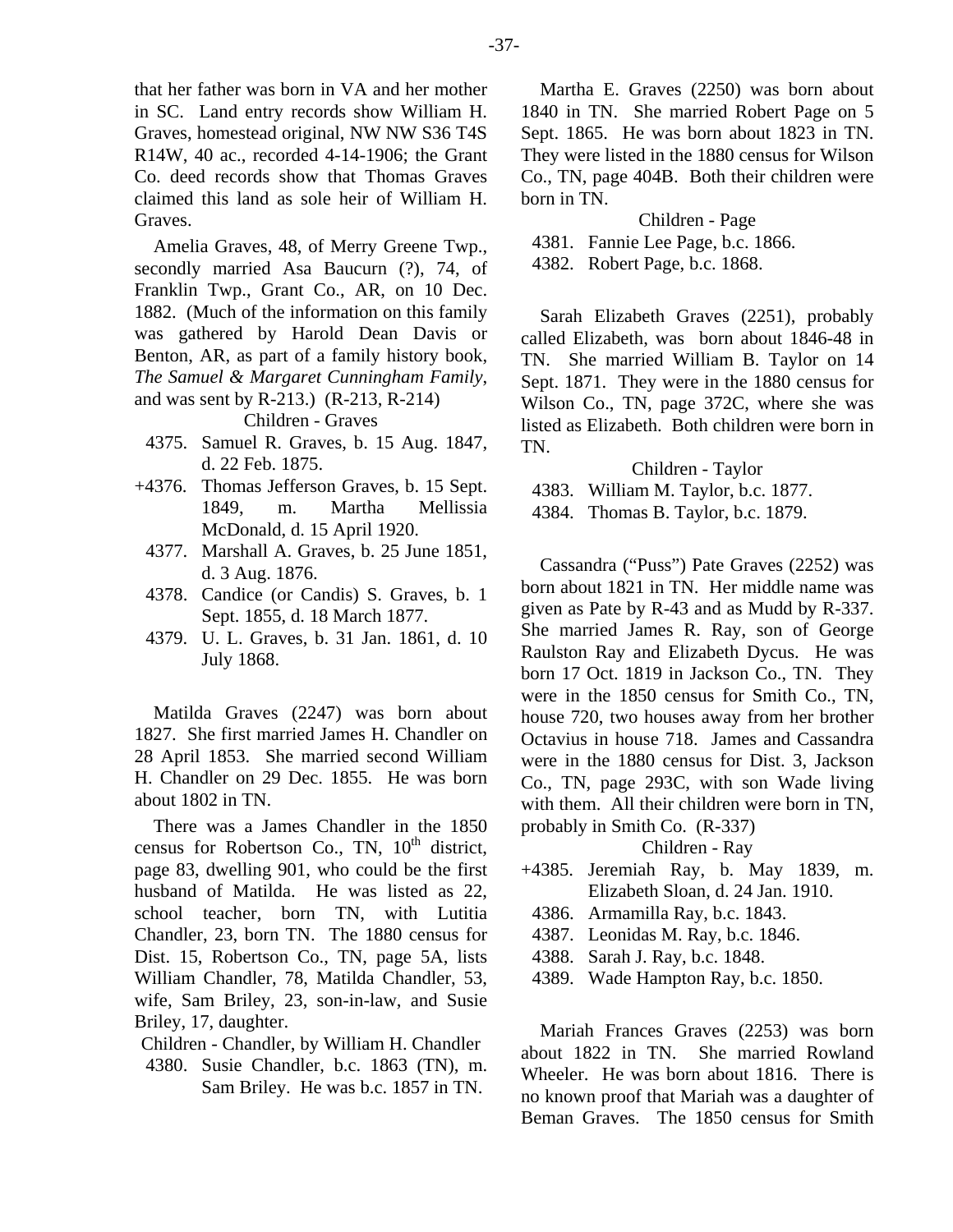Co., TN, shows Beaman Graves as household 607 and Rowland Wheeler as household 595, so they lived very close to each other. An LDS record also gives Beman as the father of Mariah. Both their children were born in TN. (R-338)

Children - Wheeler

- 4390. Elvira S. Wheeler, b.c. 1845.
- 4391. Charlotte S. Wheeler, m. ------. Had descendants.

Jeremiah ("Jerry") Graves (2254) was born about 1823 in TN. He married Nancy J. ------. She was born about 1825 in LA. They were in the 1850 census for Smith Co., TN, house 608, living next door to his parents in house 607. Their first child was born in LA and the others in TN. He was a farmer.

Children - Graves

- 4392. William Graves, b.c. 1840.
- 4393. Henry Graves, b.c. 1842.
- 4394. Laura Graves, b.c. 1846.
- 4395. Harvey Graves, b.c. 1849.

Octavos ("Tobe") Graves (2255) was born 3 April 1823 and died 4 July 1861, both at Little Salt Lick Creek, Smith Co., Tenn. He married Elvira Thaxton (or Thackston?) on 6 June 1855. She was born 8 July 1835 and died 12 June 1920, both in Smith Co., Tenn. Octavos was listed in the 1850 census of Smith Co., TN, page 264, living with the Hogg family (family 718). He was listed as Octavius Graves, age 27, laborer, and nearby neighbors included the Pate and Ray families.

In inventory of 1865-1874, Smith Co., Tenn., D. A. West was appointed guardian of John B. Graves and Susan O. Graves, children of Octavos Graves, deceased. (R-43)

Children - Graves

- +4396. John Beman Graves, b. 12 July 1857, m(1) Clarkie Dillard, m(2) Belle Zeldra Duke, 31 Dec. 1891, d. 30 July 1936.
- 4397. Susan O. Graves

Wade Hampton Graves (2260) was born 10 Nov. 1832 and died 28 Aug. 1901. He married Elvira Elizabeth Teel (or Teal or Teele), daughter of George Teel and Edna Graves (#836). Elvira was born 29 July 1840 and died 22 Jan. 1912. (Edna Graves was a daughter of Reuben Graves, #317, and Elvira and Wade were second cousins.) (R-339)

Children - Graves

- 4398. child, b. and d. 1859.
- 4399. Bernetta Susan Graves, b. 7 Aug. 1859, m(1) James Radford Draper, 7 Dec. 1879, m(2) J. W. Draper, 18 Jan. 1891, m(3) J. A. Montgomery, 1 Nov. 1916, m(4) James R. Richmond, 28 Nov. 1920, d. 14 Nov. 1954. James Radford Draper was b. 8 March 1859 and d. 8 April 1888.
- 4400. Josephine Graves, b. 27 April 1862, d. 9 July 1862.
- 4401. Cortez Henry Graves, b. 21 March 1864, d. 5 Jan. 1874.
- +4402. George Beamon Graves, b. 14 Jan. 1868, m. Ann Tryphena Carver, 26 Nov. 1901, d. 1959.
	- 4403. Lee Hatton Graves, b. 3 March 1872, d. 28 Feb. 1875.
- +4404. Verlena Edna Graves, b. 17 Aug. 1875, m. Joseph J. Pate, 25 July 1895.

Clementine Graves (2262) was born about 1828 in TN, probably in White Co. She married William Parrott Lee. He was born about 1819 or 1820 in TN. They reared their family in White Co., TN. The family was in the 1880 census for District 12, White Co., TN, page 495B, and in the 1850 census for District 12, White Co., TN, page 79, dwelling 1057. They were also in the same district in the 1860 census (page 93, dwelling 1371) and the 1870 census (page 397, dwelling 58). All their children were born in TN.

# Children - Lee

- 4405. Sarah Angeline Lee, b. 20 Jan. 1845, m. Alamanda Bradford Richardson, 27 Dec. 1865, d. 12 April 1867.
- 4406. Eliza (or Eloise) Lee, b.c. 1847.
- 4407. Emily Lee, b.c. 1849.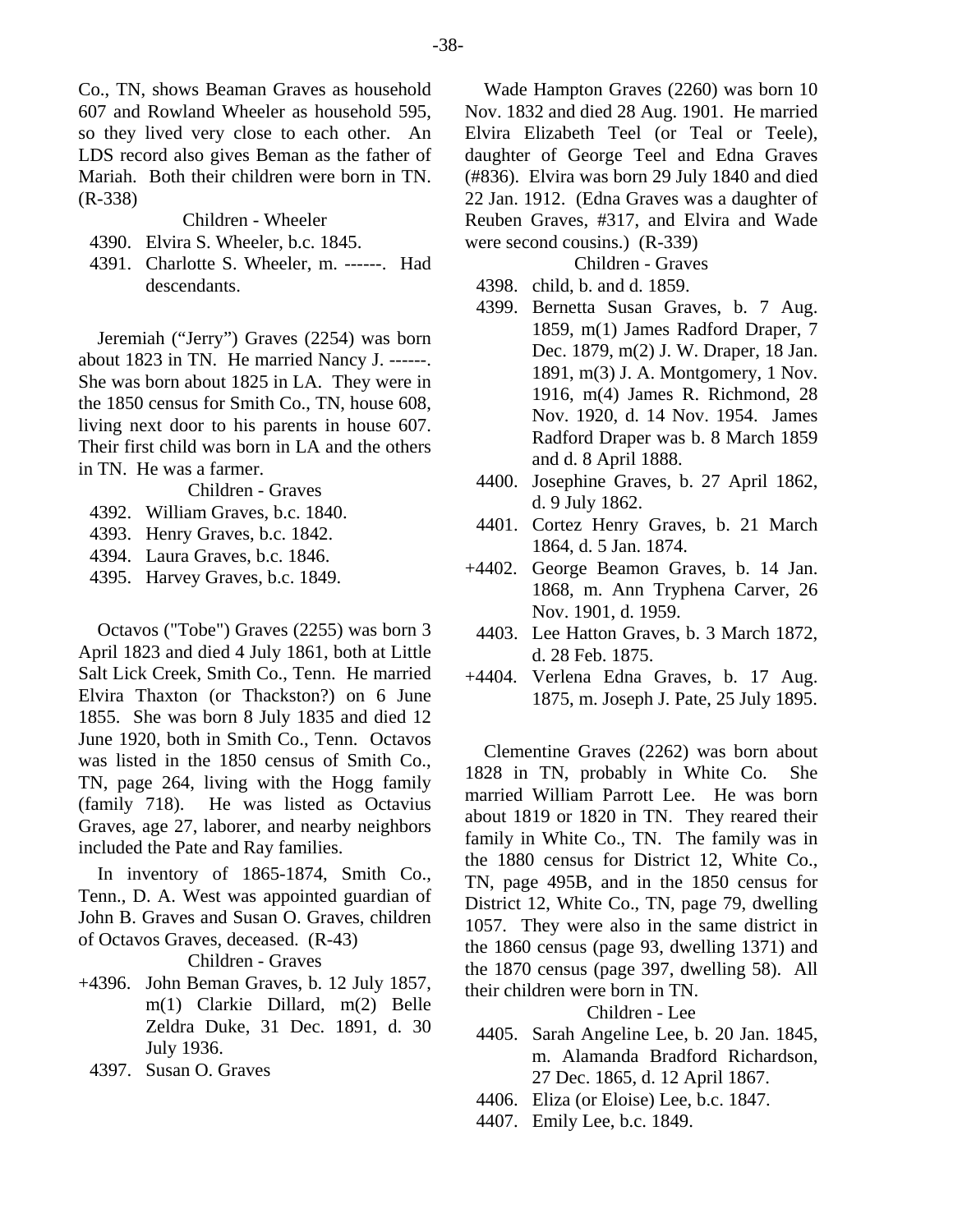- 4408. Thaddeus Lee, b.c. 1851.
- 4409. Rutha Lee, b.c. 1858.
- 4410. James A. Lee, b.c. 1862. Twin of Mary.
- 4411. Mary Lee, b.c. 1862. Twin of James.
- 4412. Thomas L. Lee, b.c. 1870.

Richard McConnell Graves (2263) was born 4 Dec. 1829 and died 14 Jan. 1908. He married Elizabeth ("Lizzie") H. Walker, daughter of James Hill Walker and Elizabeth D. ("Betsy") Snodgrass, on 30 Oct. 1850. She was born 16 Jan. 1830 and died 16 June 1915. They were both buried in Britton Cem., Ellis Co., TX. This family has not been found in any census.

There is a will in Ellis Co., TX for a Margaret Walker Collins with W. L. Graves as administrator. Carl Graves owed her money. W. L. Graves may be Lafayette Graves, and Margaret and Carl are probably his siblings. (R-41, R-283)

Children - Graves

- 4413. Lafayette Graves
- 4414. Samuel Graves

Thadeus C. Graves (2264) was born about 1832 in TN. He married Nancy Elizabeth ("Lizzie") Chilcutt about 1849. She was born about 1837 in TN. They lived in Tarrant Co., TX, and were listed in the census for that county in 1880. Thadeus was proprietor of a dry goods (clothing) store, Thad Graves & Sons, in Mansfield, TX. Their first 2 children were born in TN and the others in TX. (R-41, R-224)

#### Children - Graves

- 4415. Dr.) Richard W. Graves, b.c. 1857.
- +4416. John Hugh Graves, b. 17 Oct. 1859, m. Emma L. Thornton, 17 Feb. 1891, d. 30 Jan. 1941.
	- 4417. Cullen P. Graves, b.c. 1863.
	- 4418. William S. Graves, b.c. 1865.
	- 4419. Maud Graves, b.c. 1868, m. Z. L. Harland.
	- 4420. Commadore Graves, b.c. 1871.
	- 4421. Ben B. Graves, b.c. 1874.

Adliza (or Adeliza) Graves (2265) was born about 1833. She married Samuel Snodgrass in 1853 in White Co., TN. He was born about 1830. (R-41, R-224)

Children - Snodgrass

- 4422. James Thomas (or L.) Snodgrass, b.c. 1854.
- 4423. John Graves Snodgrass, b.c. 1856.
- 4424. William Lafayette Snodgrass, b.c. 1858.
- 4425. David Crockett Snodgrass
- +4426. Serma Clementine Snodgrass, b. 1861, m. Drury Cooper Waller, 1878.
	- 4427. Richard Columbus Snodgrass

Ruth (or Rutha or Ruthy or Ruthay) Barton Graves (2266) was born 19 Aug. 1835, and died 25 July 1901 in Worthat (could this be Wortham, Navarro Co.?), Texas. She married George Fletcher Jackson on 17 Aug. 1854. (R-41, R-42)

- Children Jackson
- 4428. Marion Jackson
- 4429. John Jackson
- 4430. Clem Jackson

Esom (or Esum or Easom) Logan Burke (2278) was born 3 May 1822 in Jackson Co., Tenn., and died 18 April 1877 in Wilson Co., Tenn. He married Harriett Munday on 23 March 1859 in Wilson Co. She was born in 1832 in Tenn., and died 5 March 1891 in Wilson Co., Tenn. They were both buried in a country graveyard west of Hunter's Point Pike, north of Lebanon, Wilson Co., Tenn. All their children were born in Wilson Co. (R-136)

Children - Burke

- +4431. William Logan Burke, b. 5 Jan. 1860, m. Bettie Morgan Trice, 30 Dec. 1886, d. 9 Nov. 1899.
	- 4432. John Pate Burke, b.c. 1862.
- 4433. Parasida Burke, b.c. 1863.
- 4434. James Robert Burke, b. 13 Nov. 1866, d. 6 Feb. 1954.
- 4435. Sarah Eula Burke, b. 9 Dec. 1869, m. ------ Woolard, d. 20 Sept. 1944.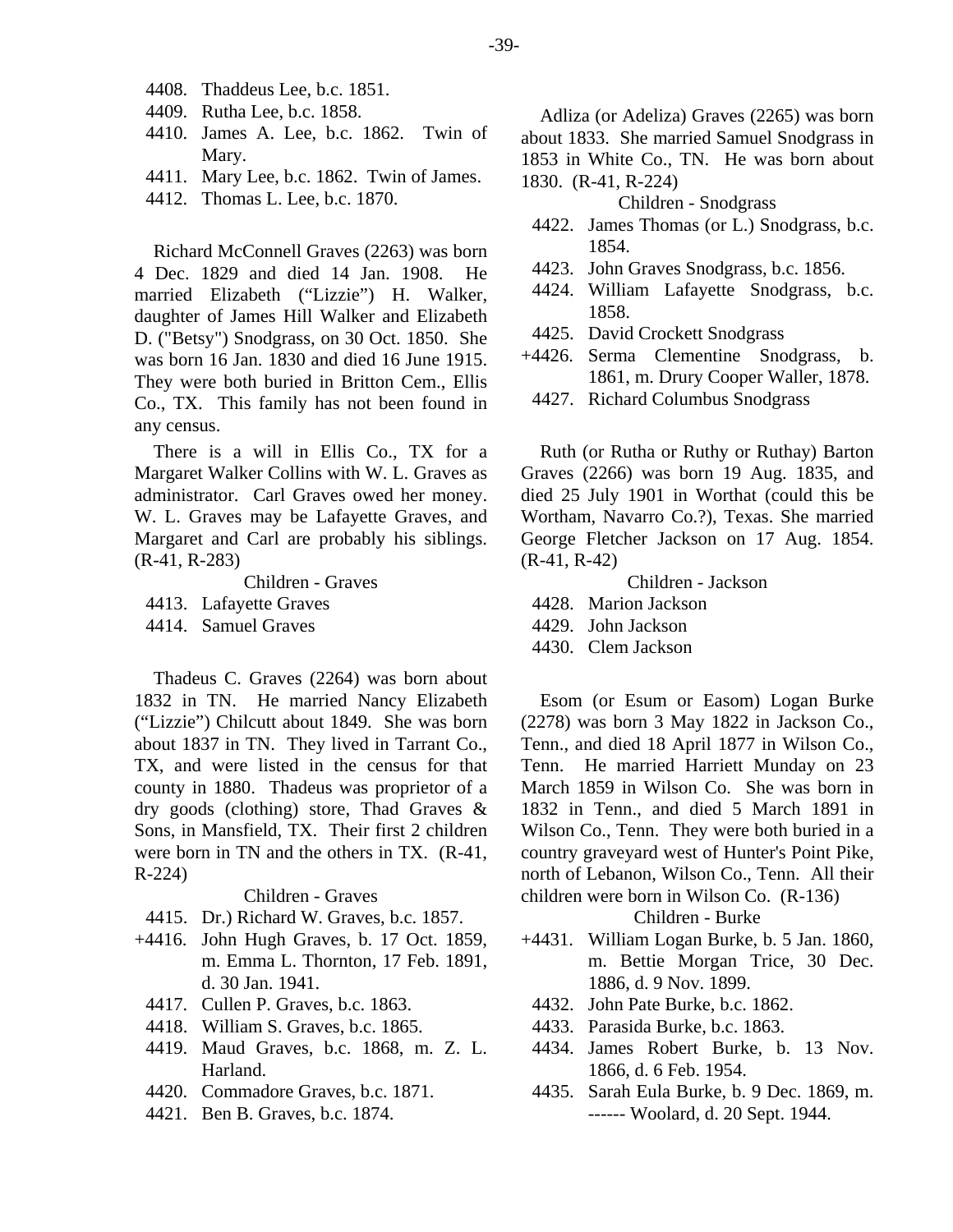-40-

4436. Franklin P. Burke, b.c. 1872.

Francis Marion Burke (2280) was born 26 Sept. 1825 and died 1 Dec. 1912. He first married Sarah H. Shephard on 3 Jan. 1850. He married second Ella Moran on 5 March 1879. (R-343)

Children - Burke, by Sarah H. Shephard

+4437. Mahalia Parrisetta Burke, b. 14 Nov. 1852, m. Orlando Bodeman Coleman, 12 Oct. 1871, d. 1 Feb. 1946.

Leonidas M. Graves (2283) was born about 1830 in TN, and died 30 Dec. 1894. He first married Martha B. Powell. She was born about 1842 in IN. She may have died between 1873 and 1879, since he was shown in the 1880 census with wife Maggie M. ------. She was born about 1852 in MO. Leonidas and family was in the 1870 census for Platte Co., MO, page 495, dwelling 1396, and in the 1880 census for Marshall, Platte Co., MO, page 6C. All his children were born in MO.

Children - Graves, by Martha B. Powell

- 4438. Albert Graves, b.c. 1857.
- 4439. Alice Graves, b.c. 1859.
- 4440. Annie Graves, b.c. 1860.
- 4441. Mollie J. Graves, b.c. 1861.
- 4442. William J. Graves, b.c. 1863.
- 4443. Sallie (or Delila V.) Graves, b.c. 1865. The 1870 census listed her as Sallie and the 1880 census showed Delila V.
- 4444. Christopher Graves, b.c. 1869. May have died young, since he was not in 1880 census.
- 4445. Mattie L. Graves, b.c. 1872. Children - Graves, by Maggie M. ------
- 4446. Hugh E. Graves, b.c. 1879.

Ira Ellis Graves (2284) was born 10 Oct. 1831 in Jackson Co., TN, and died 30 April 1915 in Weston, Platte Co., MO. He married Cynthia Ann Lovelady, daughter of Andrew Jackson Lovelady and Juda Newby, on 18 Feb. 1860 in Platte Co., MO. She was born 12 April 1841 in MO, and died 18 June 1895 in Platte Co., MO.

Ira and family were in the 1870 census for Platte Co., MO, page 495, dwelling 1395, and in the 1880 census for Marshall, Platte Co., MO, page 9B. In 1870 he was living next to his father James and brothers William, Christopher, and Leonidas. All children of Ira and Cynthia were born in MO. (R-341)

# Children - Graves

- 4447. Lula (or Azabat) Graves, b.c. 1862.
- 4448. James S. Graves, b.c. 1864.
- 4449. Juda or Judah) Graves, b.c. 1865.
- 4450. Sarah ("Sada") Howard Graves, b.c. 1867.
- 4451. Jackson ("Jack") Graves, b.c. 1869.
- +4452. Estella (or Estelle) Belle Graves, b. 17 Oct. 1870, m. Edward Davis Smith, 6 July 1892, d. 6 July 1963.
	- 4453. Joel Graves, b.c. 1873.
- 4454. Maud Graves, b.c. 1875.
- 4455. John Graves, b.c. 1878.

William Gwinn Graves (2285) was born 27 Sept. 1833 in TN, and died 22 March 1914 in Portland, CA. He married Phoebe Kincaid on 12 Aug. 1855 in Weston, Platte Co., MO. She was born 6 Aug. 1835 in Dekalb, Buchanan Co., MO (according to R-340) or in KY (according to the 1870 census), and died 26 Oct. 1909 in Weston, Platte Co., MO. It appears that Phoebe either died about 1875- 1879 or she and William divorced about that time, since the 1880 census shows William with Ella M. ------, age 27, born in Maine, as his wife.

The family was in the 1870 census for Platte Co., MO, page 495, and in the 1880 census for Marshall, Platte Co., MO, page 9A. Also living with them in 1880 was William's nephew James Owens, son of his sister Serena. All William's children were born in MO. (R-340)

Children - Graves, by Phoebe Kincaid

- 4456. Sarah ("Sally") Graves, b.c. 1858.
- 4457. Bell Graves, b.c. 1860.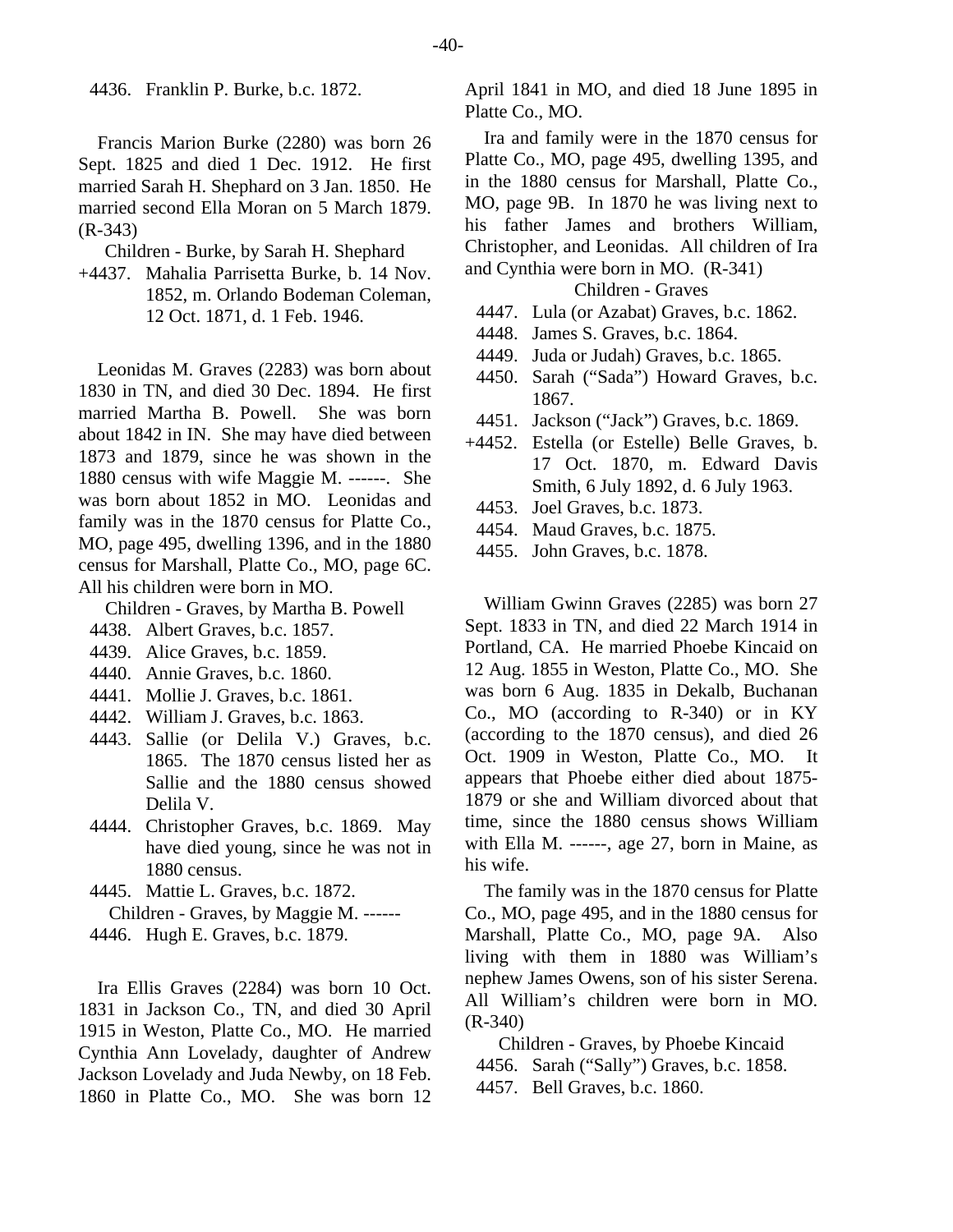- +4458. Nancy W. Graves, b. 2 Sept. 1861, m. Allen A. Hillix, 16 Dec. 1882, d. 12 March 1884.
	- 4459. Robert E. (or Proffit) Graves, b.c. 1865-1866.
	- 4460. Hattie Graves, b.c. 1870.
	- 4461. June Graves, b.c. 1872.
	- 4462. George Graves, b.c. 1874. Children - Graves, by Ella M. ------
	- 4463. Willie Graves, b. 1880.

Serena C. Graves (2286) was born 17 June 1838 in TN. She married Joel M. Owens. He was born 22 July 1832 in Lewis Co., KY. Both their children were born in Platte Co., MO. It seems likely that either Serena or Joel died by 1880, since their children were living with relatives in 1880. James was living with his uncle William Graves, and Lizzie was living with her uncle Christopher Graves. (R-342)

Children - Owens 4464. Lizzie Owens, b.c. 1863. 4465. James Owens, b.c. 1867.

Christopher Columbus Graves (2287) was born about 1841 in TN. He married Nancy Siler. She was born about 1851 in TN. They were in the 1870 census for Platte Co., MO, page 495, dwelling 1394, with no children. They were in the 1880 census for Marshall, Platte Co., MO, page 9A. Also living with them in 1880 was his mother and his niece Lizzie Owens. All their children were born in MO.

Children - Graves 4466. Lula Graves, b.c. 1875. 4467. Adelia Graves, b.c. 1877. 4468. Lena L. Graves, b.c. 1878.

# DESCENDANTS OF PARENTS OF ALVA GRAVES OF TN & MO

The following information was originally submitted by Mrs. Alberta Jacobsen, formerly of Greeley, CO, but her whereabouts is no longer known. If you can help with this part of the family, please let me know.

#### GENERATION 1

------ Graves (1) married. They lived in TN. According to *Platte County History*, he had a nephew named James L. Graves. The only person in Platte Co., MO who fits is James Logan Graves, son of Esom Graves and grandson of John Graves (in the preceding genealogy), descended from Capt. Thomas Graves of VA (genealogy 169). The brother of Esom Graves who is most likely to be the father of Alva Graves is William Graves, but Winfield Graves is also a possibility. (R-1)

Children - Graves

- +2. Alva Graves, b.c. 1815, m(1) ------, before 1836, m(2) Jane McMahan, 17 March 1846, m(3) Elizabeth Cowen, 13 July 1849, d. March 1860.
- +3. Elizabeth Graves, m. Andrew Lawson.

#### GENERATION 2

Alva Graves (2) was born about 1815 (based on his age of 45 at death) or about 1817 (based on the 1850 census) in TN, and died in March 1860 in Platte Co., MO. (subdivision 55), according to the 1 June 1860 mortality schedule for Platte Co. He first married sometime before 1836 in TN, wife's name unknown. He secondly married Jane McMahan on 17 March 1846 in DeKalb Co., MO. His third marriage was to Elizabeth Cowen on 13 July 1849 in DeKalb Co., MO. She was born about 1809 in TN. Elizabeth survived him.

In 1839 he was on the tax list of Platte Co., MO as Alvey Graves. 1843 shows a land grant for Platte Co., MO for an Alven Graves, Sept. 20, 1843 in section 28. 1850 Missouri census shows him in DeKalb Co., MO. Estate filed in Platte Co., MO, April 1860, lists Mississippi Lipscomb, Parozetta Lipscomb, and Adeline Graves as children, and Elizabeth Graves as widow of deceased.

The cemetery Alva Graves is buried in has not been determined, but a Graves Cemetery is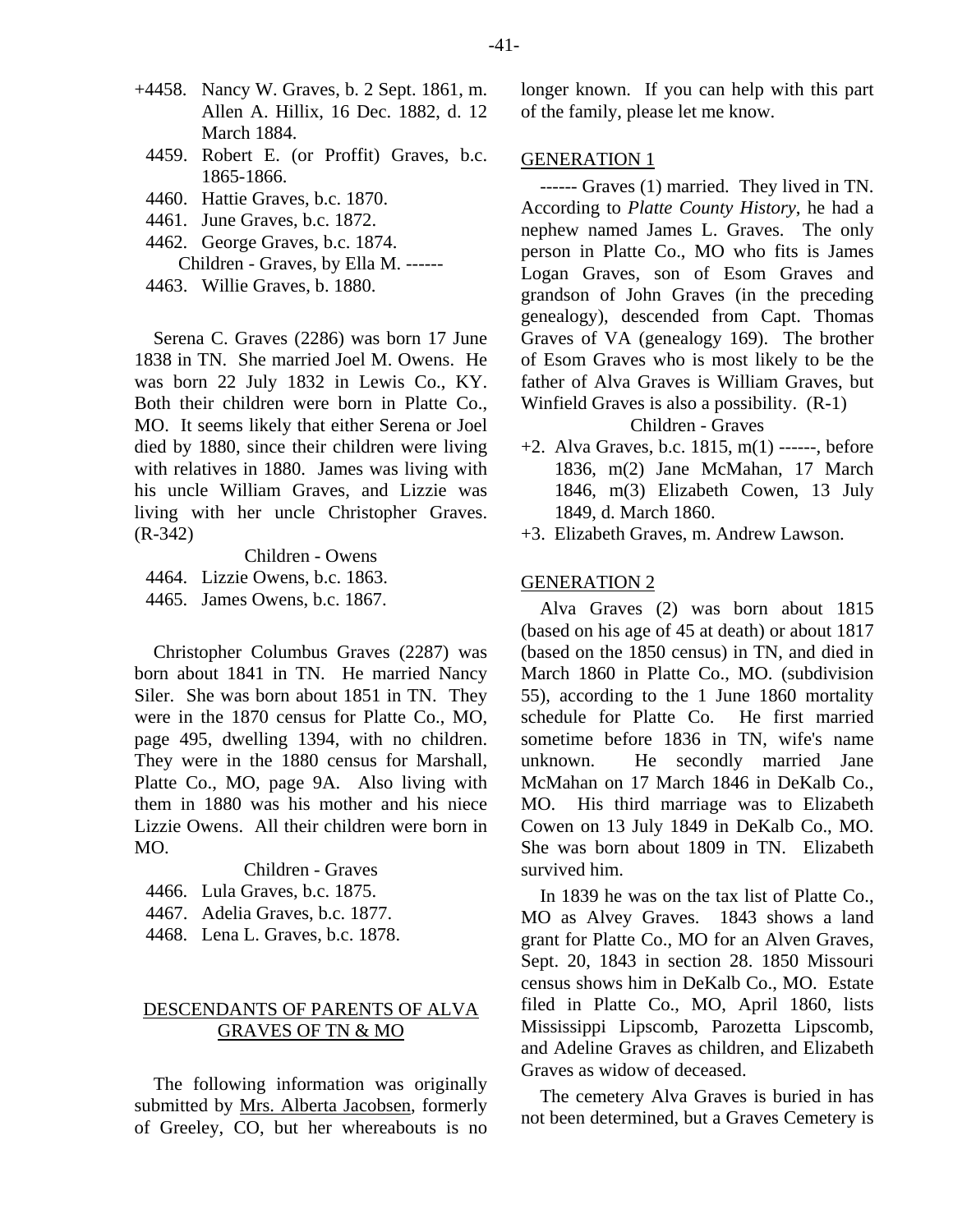listed in Paxton's *Platte County History*,

located 5 miles north of Weston, MO on Earl Benner, Jr. farm, with a notation that the farm was homesteaded in 1843 by Alva Graves.

According to *Platte County History*, p. 294: April 5 1860: "Alva Graves having died, N. I. Alexander administrated. Bond \$2,000. He was a cousin of James L. Graves ..."

The 1850 census for District 28, DeKalb Co., MO, page 424, dwelling 159, lists Alvah Graves, 33, Elizabeth Graves, 41, Mississippi, 13, Parazada, 9, Adaline, 6, Samuel W. Lawson, 21, Andrew J. Lawson, 19, Mary A. Lawson, 16, Newton A. Lawson, 8, and Martha Lawson, 6. Alva, Elizabeth and Mississippi were born in TN, Newton and Martha were born in AR, and the others were all born in MO. (R-1)

Children - Graves, by 1st wife

- +4. Mississippi Graves, b.c. 1836, m. Thomas Lipscomb, 5 Aug. 1853, d. 22 July 1878.
- +5. Parozetta Graves, b. 13 March 1840, m. Joseph Lipscomb, d. 3 March 1901.
	- 6. Adeline (or Adelaide) Graves, b.c. 1844.

Elizabeth Graves (3) was born about 1825 in TN. She first married Andrew Lawson. He was born about 1826 in TN. After he died, she secondly married Wash. Dyer, and was still living in Marshall Twp., Platte Co., MO in 1860. Andrew, Elizabeth, and their children are in the 1850 census for District 28, DeKalb Co., MO, page 423, dwelling 153, living with F. P. Berk, 21, and Sara Amanda Berk, 19. Both children were born in MO. (R-1)

Children - Lawson

- +7. Napoleon Lawson, b.c. 1844, m. Louisa ------.
	- 8. Betsy A. Lawson, b.c. 1848.

#### GENERATION 3

Mississippi Graves (4) was born about 1836 in TN, and died 22 July 1878. She married Thomas Lipscomb. Thomas and children were in the 1880 census for Weston, Platte Co., MO, page 25D. All the children were born in MO. (R-1)

- 9. Andrew Lipscomb, b.c. 1857.
- 10. Ada Lipscomb, b. 1862.
- 11. Lizzie Lipscomb, b.c. 1864.
- 12. Benjamin Lipscomb, b.c. 1869.
- 13. Michael Lipscomb, b.c. 1871.
- 14. Alva Lipscomb, b.c. 1878.

Parozetta (or Parazetta or Parazada) Graves (5) was born 13 March 1840 in MO, and died 3 March 1901 in Bates Co., MO. She married Joseph Lipscomb, brother of Thomas Lipscomb. He may have died young (perhaps in the Civil War), since he was not in the 1880 census and his youngest child was born about 1862. Both children were born in MO. (R-1)

# Children - Lipscomb

- 15. William Lipscomb, b.c. 1860.
- 16. Adaline Lipscomb, b.c. 1862.

Napoleon ("Nep") Lawson (7) was born about 1844 or 1845 in TN. He married Louisa ------. She was born about 1854 in KY. They were in the 1880 census for Marshall, Platte Co., MO, page 14B, and his mother was living with them at that time. All their children were born in MO.  $(R-1)$ 

Children - Lawson

- 17. Laura Lawson, b.c. 1870.
- 18. Charley Lawson, b.c. 1874.
- 19. Andrew Lawson, b.c. 1877.

# **QUESTIONS AND INFORMATION**

## MISCELLANEOUS GRAVES FAMILIES

Mrs. Kay Levy (kaylevy@juno.com), and her step-mother, Mrs. Vicki L. Graves, formerly of Scotts Valley, CA, contributed the information in the following genealogy. They would like to know the ancestry of HARRY ALBERT GRAVES.

(ED. NOTE: I suspect that this Graves family was not originally from Holland, as suggested in the genealogy, but may have been from England before that. However, I don't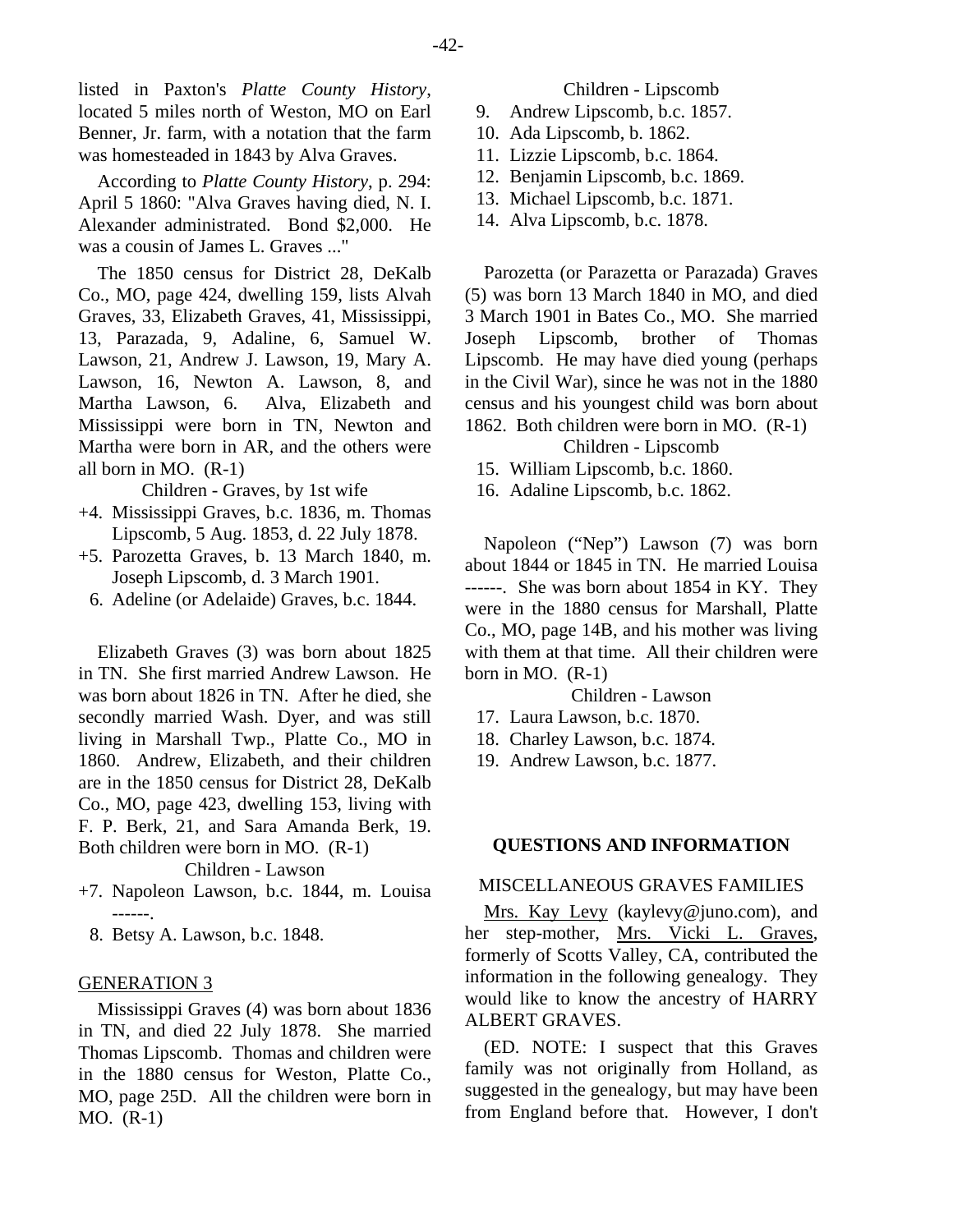have any firm evidence for that belief. Help is needed.)

# DESCENDANTS OF HARRY ALBERT GRAVES AND MARY ANNA MAXWELL OF NS, CANADA & MA

#### GENERATION 1

Harry Albert Graves (1) was born 1850- 1851 in Nova Scotia, Canada. He married Mary Anna Maxwell. She was born 25 July 1851 in Nova Scotia. Her father was John Maxwell who emigrated to Nova Scotia from Loch Broom, Scotland to New Glasgow, NS in 1834. He lived in Londonderry, NS. Both Harry and Mary moved to the U.S. before marriage, and probably married in Massachusetts. They lived in Haverhill, MA.

The 1920 census for Haverhill, Essex Co., MA, shows Harry A. Graves, age 69, living on Oxford Ave. as head of family, owning the house, with wife Mary A. Graves, 68, both born in Nova Scotia. Both immigrated in 1860 and both were naturalized in 1880. Both can read and write. He speaks Dutch and English, and she speaks Scotch and English. His parents are both from Holland, and her parents are both from Scotland. He is a wage earning carpenter who builds houses.

Children - Graves

- 2. Mabel Graves, b. 19 May 1884, m. ------ Louis, d. 18 April 1987.
- +3. Albert William Graves, b. 13 Aug. 1890, m. Bertha Therese Stover, 20 Jan. 1918.
- +4. Helen Graves, b. 9 March 1892, m. ------ McCarthy.

#### GENERATION 2

Albert William Graves (3) was born 13 Aug. 1890 in Haverhill, MA. He married Bertha Therese Stover, daughter of Fred Stover and Anna Moss, on 20 Jan. 1918 in Haverhill, MA. She was born 19 Nov. 1891 in Haverhill, MA, and died 9 Sept. 1987 in Escondido, CA. Bertha told everyone that her birthdate was 19 Nov. because she didn't want her birthday to be so close to Christmas. She graduated from high school in Haverhill and attended the University of California in Berkeley, CA. She also completed business school in Lynn, MA. Her first job was at a Woolworth department store where she saved 10 cents per week to buy a painting of a bowl of roses.

Bertha purchased the Wellswood (Hotel) Tavern in Hampton Falls (or North Hampton), New Hampshire in 1921 with the help of a man named Wentworth. She owned it during a period when her children were growing up. The hotel was built in 1802 and had pine trees that son Billy climbed. He could see the ocean from this precarious perch when he was a boy. The ocean could also be seen from the top of the local water tank which he was also known to climb. The hotel had 23 rooms and 13 fireplaces. Notable people who were acquainted with the hotel included John D. Rockefeller who stopped at the hotel for lunch, leaving his standard 10 cent tip. John Greenleaf Whittier was a next door neighbor during many summers prior to Mrs. Graves' purchase of the hotel. The hotel was located on the main stagecoach road between Portland, Maine and Boston, Massachusetts, and had its own stable with horses located across the street. Later, trolley cars ran in front of the hotel from Newburyport, MA to Hampton Beach, NH. The Wellswood became a furniture store in later years before it burned down.

#### Children - Graves

- +5. Marjorie Graves, b. 9 July 1918, m(1) ------ Sinclair, before 1933, m(2) George Eames, after 1934.
- +6. William Stover Graves, b. 1 March 1920, m(1) Alice Bybee, c. April 1946, m(2) Ruth Ann Lloyd, c. 24 June 1966.

Helen Graves (4) was born 9 March 1892. She married ------ McCarthy.

Children - McCarthy

7. Margie McCarthy, m. Bill Treiger.

#### GENERATION 3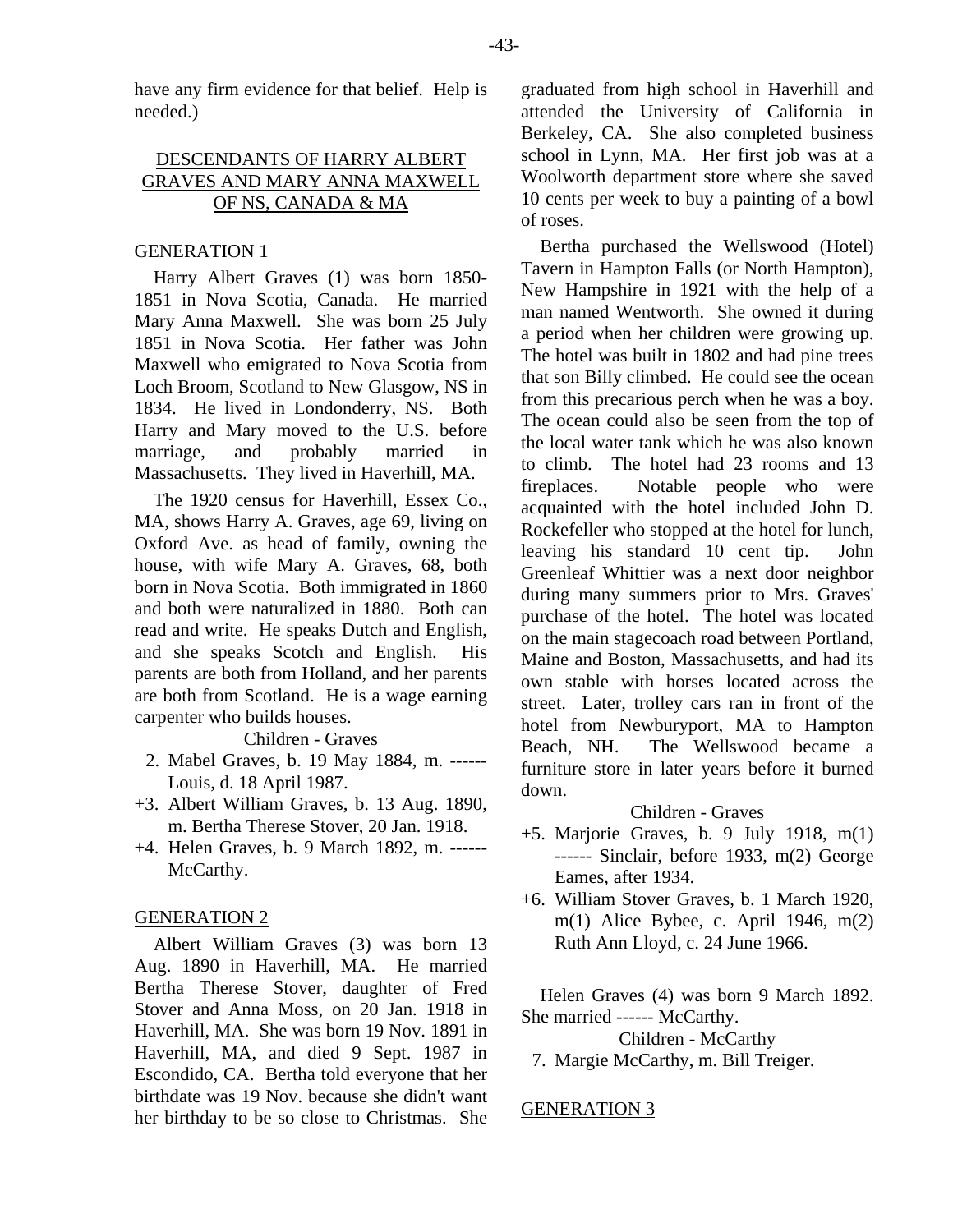Marjorie ("Marge") Graves (5) was born 9 July 1918, and died of cancer in Groton on Hudson, NY. She first married ------ Sinclair before 1933. She married second George Eames after 1934. He was born 17 Dec. 1901 in Hartford (or Bridgeport), CT, and died of cancer in Jan. 1967 in Winter Park, Orange Co., FL.

Children - Sinclair

 8. Barbara ("Bunny") Sinclair, b.c. 1932- 1933.

Children - Eames

9. child

10. child

11. child

William Stover ("Bill") Graves (6) was born 1 March 1920 in Newburyport, MA, and was baptized at the First Congregational Church, Newburyport, MA. He first married Alice Bybee, daughter of Addison Bybee and Elizabeth Skeele, about April 1946. She was born 1 Feb. 1926 in Milford, Beaver Co., UT. He married second Ruth Ann ("Vicki") Lloyd, adopted daughter of her uncle Ivan Lloyd and her aunt Dottie ------, about 24 June 1966, probably in St. Louis, MO. She was born 5 Aug. 1935 in Phoenix, AZ.

Children - Graves, by Alice Bybee

- 12. child
- 13. child
- 14. child

#### *NORTHERN GRAVES FAMILIES*

Mr. Eric Wey, 2638 Hodges Bend Circle, Sugar Land, TX 77479 (karwey @rocketmail.com), wrote that his ggrandmother was Josephine Warren Norton, who was a g-granddaughter of JOHN GRAVES in the following genealogy segment. He would like to learn more about this part of the Graves family and the earlier ancestry.

(ED. NOTE: This is part of the descendants of WILLIAM GRAVES of Dover, NH. The descent is: William<sup>1</sup>, William<sup>2</sup>, Joseph<sup>3</sup>, Joseph<sup>4</sup>, Joseph<sup>5</sup>, John<sup>6</sup>, Joseph Warren<sup>7</sup>, etc.)

GENERATION 6

John Graves (173) was born 29 (or 30) Sept. 1800 in New Market, NH, and died in Nov. 1800 (date is wrong) in Palmer, MA. He married Delilah Smith on 19 Jan. 1822 at Boston, MA. She was born 12 April 1798 in Wolfborough, NH, and died 4 June 1873 in Palmer, MA. All their children were born in Methuen, MA, except for James, Elizabeth, and Mary, who were born in Boston, MA.

Children - Graves

- 358. James William Graves, b. 12 Aug. 1822, d. 17 Jan. 1842 (Danvers, Mass.).
- 359. Ann Elizabeth Graves, b. 1 Nov. 1823, d. 22 Dec. 1844 (Methuen, Mass.).
- 360. Sarah Abbie Graves, b. 6 July 1825.
- 361. Emeline Graves, b. 7 Oct. 1826, d. 2 May 1842 (Methuen, Mass.).
- 362. Mary Hamilton Graves, b. 8 June 1828, m. Samuel S. Mann, 29 May 1849, d. Feb. 1860.
- +363. John Meader Graves, b. 1 Nov. 1830, m. Mary A. Huddeston, 1 July 1849, d. 4 Sept. 1855.
	- 364. Octavia McClary Graves, b. 15 May 1832, m. David McFarland, 25 Dec. 1852 (Boston, Mass.).
	- 365. Delilah Smith Graves, b. 28 Nov. 1833, m. Edwin L. Davis, 22 June 1851 (Lawrence, Mass.). Lived in Palmer, Mass.
	- 366. Henry Plummer, b. 11 April 1836, d. 22 Aug. 1841 (Methuen, Mass.).
	- 367. Joseph Graves, b. 4 Aug. 1837, d. 27 Aug. 1838 (Methuen, Mass.).
- +368. Joseph Warren Graves, b. 6 Nov. 1839, m. Harriet M. Chapin (or Harriet E. Shaw), 1860, d. 20 Oct. 1863.
- +369. Sewell Fogg Graves, b. 17 Feb. 1841, m. Amelia A. Batchelder, 6 March 1866.

#### GENERATION 7

Joseph Warren Graves (368) was born 6 Nov. 1839 in Methuen, MA, and died 20 Oct. 1863 in Alexandria, VA (*History of Palmer*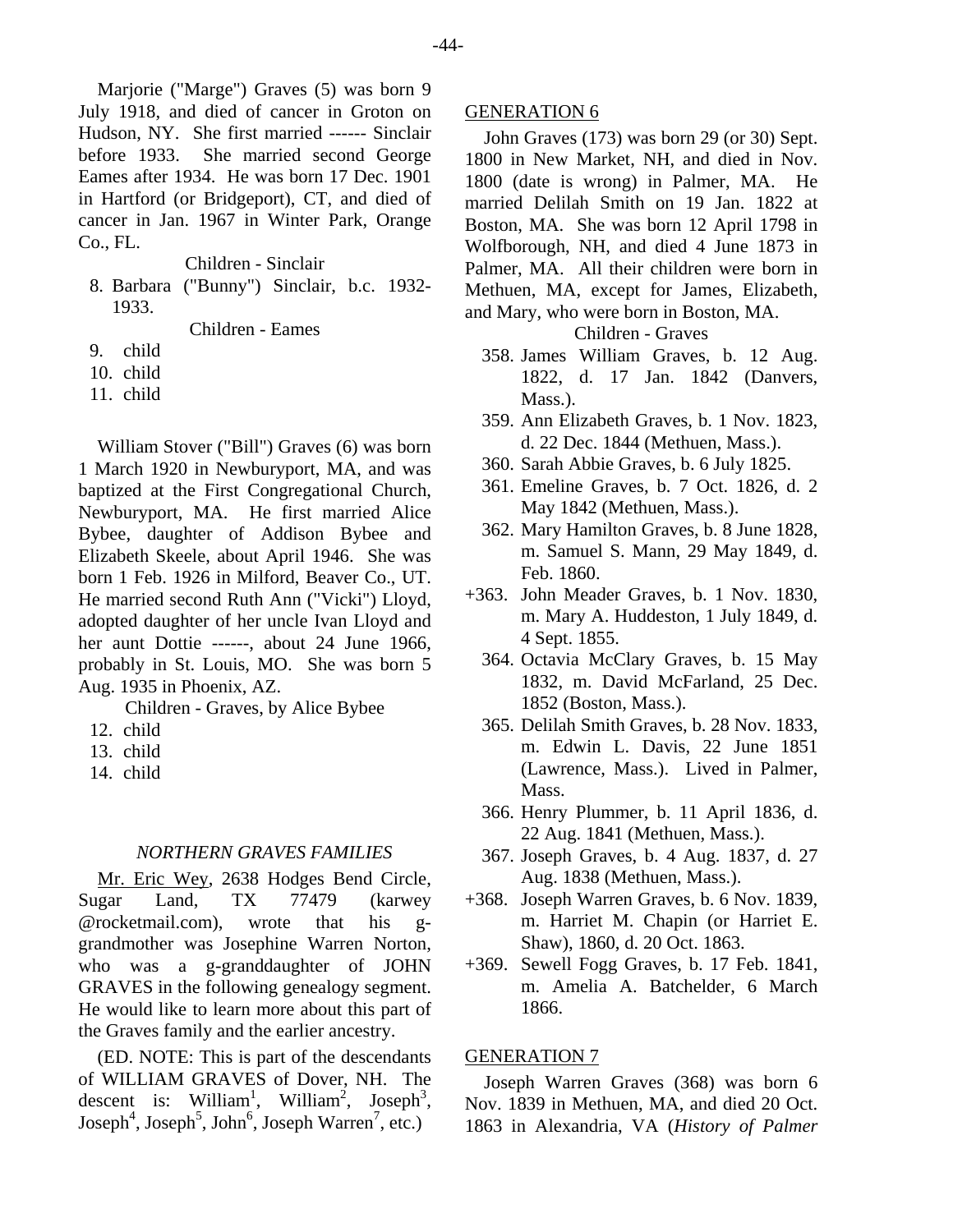*County Cemetery* incorrectly gives 20 Oct. 1870). He was an assistant surgeon during the Civil War. He married Harriet M. Chapin (or Harriet E. Shaw) in 1860 at Methuen, MA.

Children - Graves

485. Mabel Graves, b. Oct. 1861.

+486. Josie Warren Graves, b. 11 Feb. 1864, m(1) ------ Howard, m(2) Mayhew G. Norton, 3 Sept. 1890 (or 1891), d. 31 May 1895.

#### GENERATION 8

Josie Warren Graves (486) was born 11 Feb. 1864 in Monson, MA (birth cert., town of Monson), and died 31 May 1895 in childbirth in North Tisbury, MA (death cert., town of North Tisbury). She first married ------ Howard. She married second Mayhew G. Norton on 3 Sept. 1890 (or 1891) in Tisbury, MA (marriage cert., town of Tisbury).

#### Children - Norton

 555a. Josephine Warren Norton, b. 31 May 1895 (North Tisbury, MA), m. Angus Lohnes, 13 May 1911 (Tisbury, MA), d. 11 April 1963 (Danvers, MA).

#### *SOUTHERN GRAVES FAMILIES*

Ms. Nancy Graves Bulmer, 15418 North Chronicle Rd., Mead, WA 99021 (nnbulmer@aol.com), Mrs. Clarence Howell, Route 3, Box 136, Macon, MO 63552, and Mr. Jeffrey Morgan (flyingmorgans@msn.com), are all interested in learning more about the family of THOMAS GRAVES of NC and Pulaski Co., KY, discussed below.

# DESCENDANTS OF THOMAS GRAVES OF NC AND PULASKI CO., KY

#### GENERATION 1

Thomas Graves (1) was born and reared in N.C. He married, probably Celia ------. She was born about 1805. Her last name may have been Graves. He moved to Pulaski Co., Ky., and had at least one son, William. He probably died before 1850, since Celia was

living with her son George in the 1850 census for 52nd district, Macon Co., MO.

According to a 1927 newspaper article, there were three sons, William, James, and Washington, with William the oldest. The 1850 census for Macon Co., MO, 52nd district, page 176, lists the families of these 3 sons. Also in that county and district are David Graves (page 253), age 50, and Simpson Graves (page 269), age 37. It is not known whether these people are related

According to a biographical sketch of George W. Graves, born 1829, who was probably the Washington Graves mentioned in the article, he was one of 8 children of Jesse Graves and Celia Graves. This same sketch stated that George W. was a grandson of Robert Graves of Pulaski Co., Ky., and that could have meant that Robert was the father of Thomas/Jesse or of Celia (assuming that Celia's maiden name was really Graves). It is apparent that there is confusion here that needs to be clarified. It will be assumed here that Thomas and Jesse Graves are the same, and that Thomas had 8 children, including the 3 sons listed below.

This part of the family may have been descended from genealogy 56, John Graves of VA, and Orange Co., NC, and the Robert Graves mentioned above may be the one in that genealogy.

Children - Graves

- +2. William Riley Graves, b. 12 Dec. 1822, m(1) Permelia Reynolds, 1845, m(2) Catherine (Reynolds) Hudson.
- +3. James Graves, b.c. 1827, m. Americo A. ------.
- +4. George Washington Graves, b. 12 Oct. 1829, m. Louisa Moss, 12 Jan. 1850.

#### GENERATION 2

William Riley Graves (2) was born 12 Dec. 1822 in Pulaski Co., Ky., and died 20 June 1898 (or 1897). He moved to Macon Co., Mo. in 1838 or 1839, and settled first in Woodville, but after remaining a short time moved to a small farm in the vicinity, and finally bought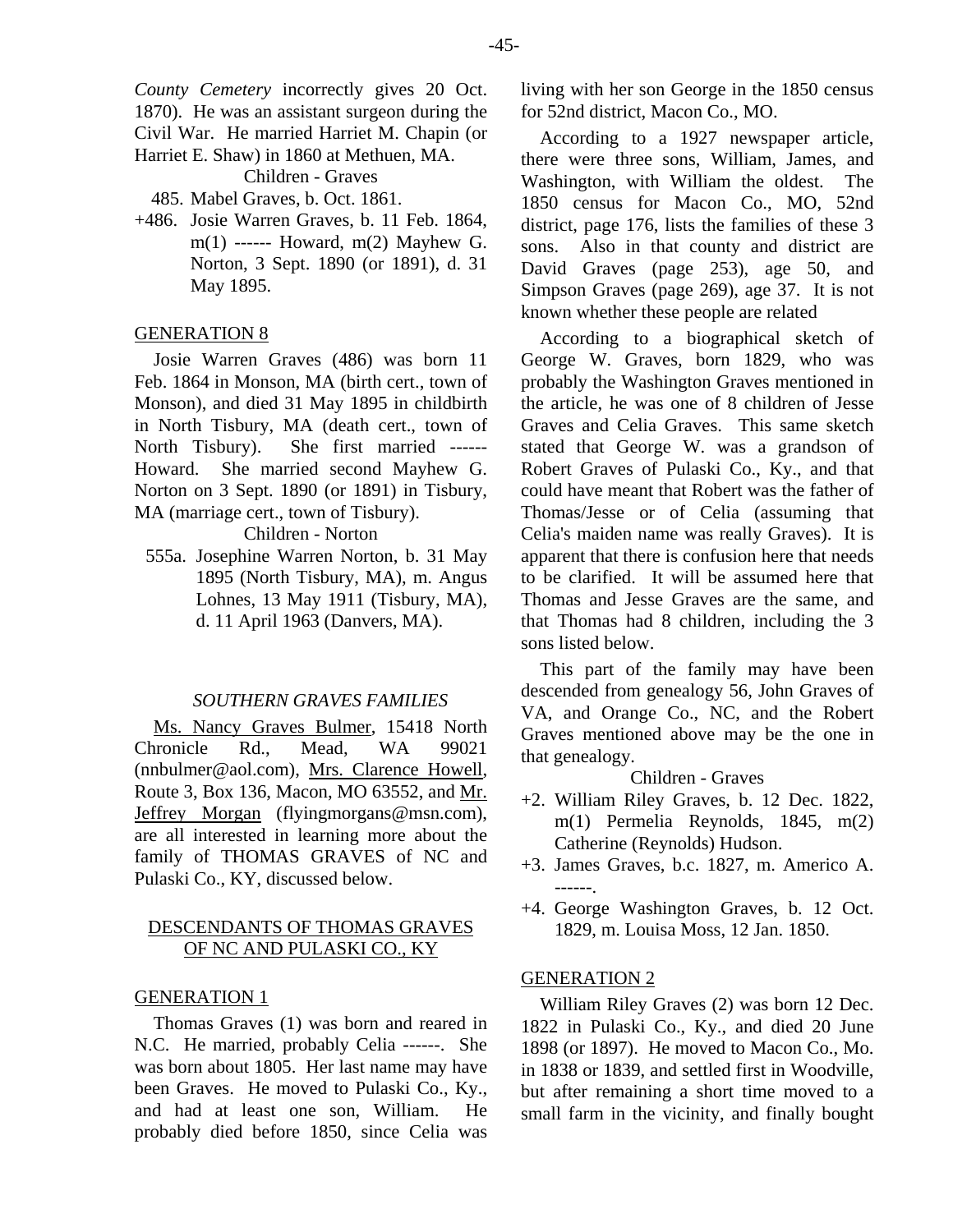land farther north and moved there. He was a Democrat, and a member of the Christian Church.

He first married Permelia Reynolds, a native of Macon Co., Mo., daughter of George Reynolds, in 1845. She was born 9 Sept. 1818 and died 26 Nov. 1869 (supposedly at the age of 46, but these dates indicate she was 51). He then married her sister, Mrs. Catherine (Reynolds) Hudson (?). She died in 1893.

The family was listed in the 1850 census for 52nd district, Macon Co., MO, page 176. They were in the 1880 census for Middle Fork, Macon Co., MO, page 312D, which listed William, Catherine, Hiram N., Bell, Frank, Catharine, Green, and Lee, all born in KY.

Children - Graves, by Permelia Reynolds

- +5. George Washington Graves, b. 27 April 1846, m(1) Mary W. Patton, 15 April 1866, m(2) Mary H. Judy, d.c. 1887.
- +6. Ursula Jane Graves, b.c. 1847, m. James J. Richardson.
- +7. Robert Madison Graves, b. 1 April 1849, m. Flora A. Sage, 9 Jan. 1873.
- +8. Mary Daniel Graves, m. R. H. Walker.
- 9. Hiram Newton Graves, b.c. 1855.
- +10. Sarah Caroline Graves, b. 1856, m. William J. Richardson, d. 1942.
	- 11. Celia Isabelle Graves (called Isabelle or "Bell"), b.c. 1859, m. James Rowe.
	- 12. James Franklin ("Frank") Graves, b.c. 1860.
	- 13. Catherine Graves, b.c. 1862, m. John Tooley, d. 23 May 1919.
- +14. William Green Graves, b. 3 April 1864, m. Eva Haley, 5 March 1895.
- +15. Lysander Lee Graves, b. 9 March 1866, m. Tena Mayers, 27 Feb. 1890.
	- 16. child, died in infancy.
	- 17. child, died in infancy.

James Graves (3) was born about 1827 in KY. He married Americo A. ------. She was born about 1832 in KY. They were listed in the 1850 census for 52nd district, Macon Co., MO, page 176. Both their children were born in KY.

Children - Graves

- 18. Nancy J. Graves, b.c. 1848.
- 19. William Graves, b. 1850.

George Washington Graves (4), probably called Washington, was born 12 Oct. 1829 in Pulaski Co., KY, and moved to Macon Co., MO in 1838. He married Louisa Moss, a native of Macon Co., and daughter of Carl and Mary Moss, on 12 Jan. 1850. She was born about 1835 in MO. George and Louisa were listed in the 1880 census for Round Grove, Macon Co., MO, page 322D. Their son John, and daughter Mary and her family were also living with them. All their children were born in MO.

#### Children - Graves

- 20. Francis Marion Graves, b.c. 1854, m. Alice ------. They were in the 1880 census for Round Grove, Macon Co., MO, page 323A. She was b.c. 1861 in MO, with her father born in TN and her mother in KY. Also living in their household was Lusillia Wauch, age 8, born in MO, both parents born in OH.
- +21. Martha Ann Graves, b.c. 1857, m. John Bohannan.
- 22. John A. ("Johnny") Graves, b.c. 1858 (MO).
- +23. Mary P. Graves, b.c. 1860, m. John Whiler.

# GENERATION 3

George Washington Graves (5) was born 27 April 1846 in Middle Fork Township, Macon Co., MO, and died about 1887. He grew to maturity on his father's farm, and was also a farmer and stock raiser. He first married Mary W. Patton of Macon Co. on 15 April 1866. She died in 1879. He secondly married Mary H. Judy of Macon Co. She was born about 1858 in KY. He belonged to the Christian Church and his second wife belonged to the Missionary Baptist Church.

George was listed in the 1880 census for Middle Fork, Macon Co., MO, page 312C, with his second wife, and his children, all born in MO. Children listed were Betty, age 10,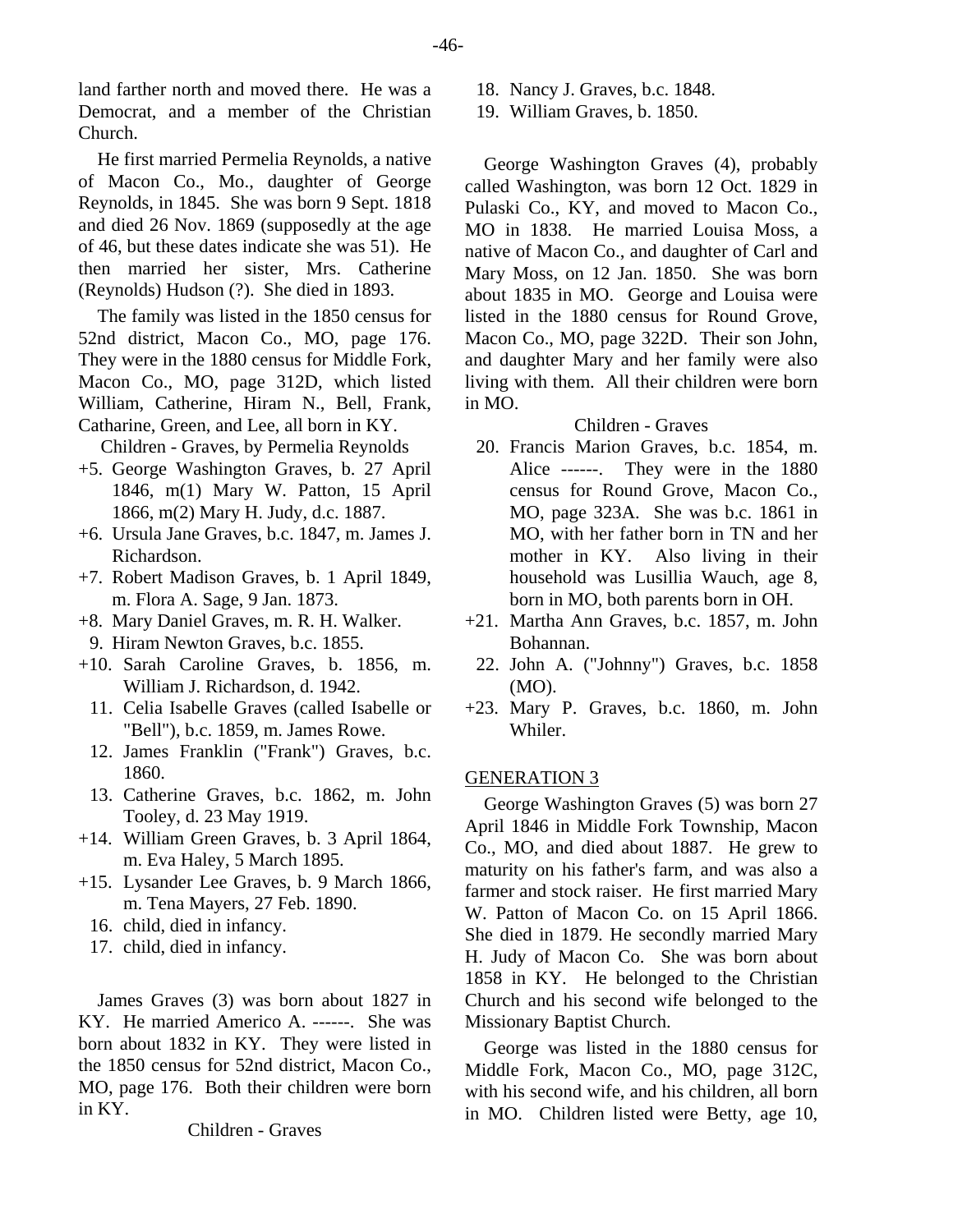William E., Ida N., and Oliver F. If his first wife died in 1879, then all the children listed in 1880 were probably by her.

Children - Graves, by Mary W. Patton

- 24. Permelia E. Graves (could be Betty, b.c. 1870), died young.
- 25. Robert H. Graves, died young.
- 26. son, died in infancy. Children - Graves, by Mary H. Judy
- 27. William A. (or E.) Graves, b.c. 1875.
- 28. Ida M. (or N.) Graves, b.c. 1877.
- 29. Oliver F. Graves, b.c. 1879.
- 30. Pearly G. Graves
- 31. George L. Graves

Ursula (or Ursley) Jane Graves (6) was born about 1847 in MO. She married James J. Richardson. He was born about 1842 in MO. She was listed in the 1850 census with her parents as Ursula J., and the transcribed listing in the 1880 census for Middle Fork, Macon Co., MO, page 312D, shows her as Uasta C. All their children were born in MO.

Children - Richardson

- 32. Lee E. Richardson, b.c. 1867.
- 33. Richard Richardson, b.c. 1870.
- 34. Walter F. Richardson, b.c. 1872.

Robert Madison Graves (7) was born 1 April 1849 in Middle Fork Twp., Macon Co., Mo., and died after 1927. He obtained his education in the district schools in the neighborhood of his father's farm, which he attended irregularly during the winter months for a few years, all the while assisting in the labors of the farm. The Civil War broke out in the midst of his school days. He stayed at home, taking care of the property and helping with the farm work.

He married Flora A. Sage, daughter of James Sage and Sarah Jett, on 9 Jan. 1873. James and Sarah were natives of Ky. and pioneers of Mo., living in Macon Co.

Robert, Flora, and the children were all members of the Christian Church. Robert was a Democrat. The family was in the 1880 census for Middle Fork, Macon Co., MO, page 312C, listed as Robert N. Graves, age 35, farmer, Nora A. Graves, 27, and Philip M. Graves, 2.

# Children - Graves

- 35. Philip M. Graves, b.c. 1878 (MO).
- 36. Grace Graves
- 37. Emory Graves
- 38. child
- 39. child
- 40. child

Mary Daniel Graves (8) married R. H. Walker.

#### Children - Walker

 $+41.$  Martha Ellen Walker, m. Breuington  $(?)$ .

Sarah Caroline Graves (10) was born about 1856 in MO, and died in 1942. She married William J. Richardson. He was born about 1852 in MO, and died in 1936. They were in the 1880 census for Round Grove, Macon Co., MO, page 321B. Living with them was Jane Richardson, age 64, widowed, probably mother of William.

Children - Richardson

- 42. Leone Richardson (daughter), b.c. 1874.
- +43. Permillia Richardson, b. 6 April 1877, m. Ira William Barton, 16 Aug. 1898, d. 24 Feb. 1969.
	- 44. Mary Richardson, b.c. 1879.

William Green Graves (14), called Green, was born 3 April 1864 in Middle Fork (or Middlefork) Twp., Macon Co., Mo. He married Eva Haley, daughter of James Haley and Sarah Wedding of Randolph Co., Mo., on 5 March 1895.

- Children Graves
- 45. Hettie Graves
- 46. Opal Graves
- 47. William Green Graves, Jr.
- 48. J. T. Graves

Lysander Lee Graves (15), called Lee, was born 9 March 1866 in Middle Fork Twp., Macon Co., Mo. He married Tena Mayers on